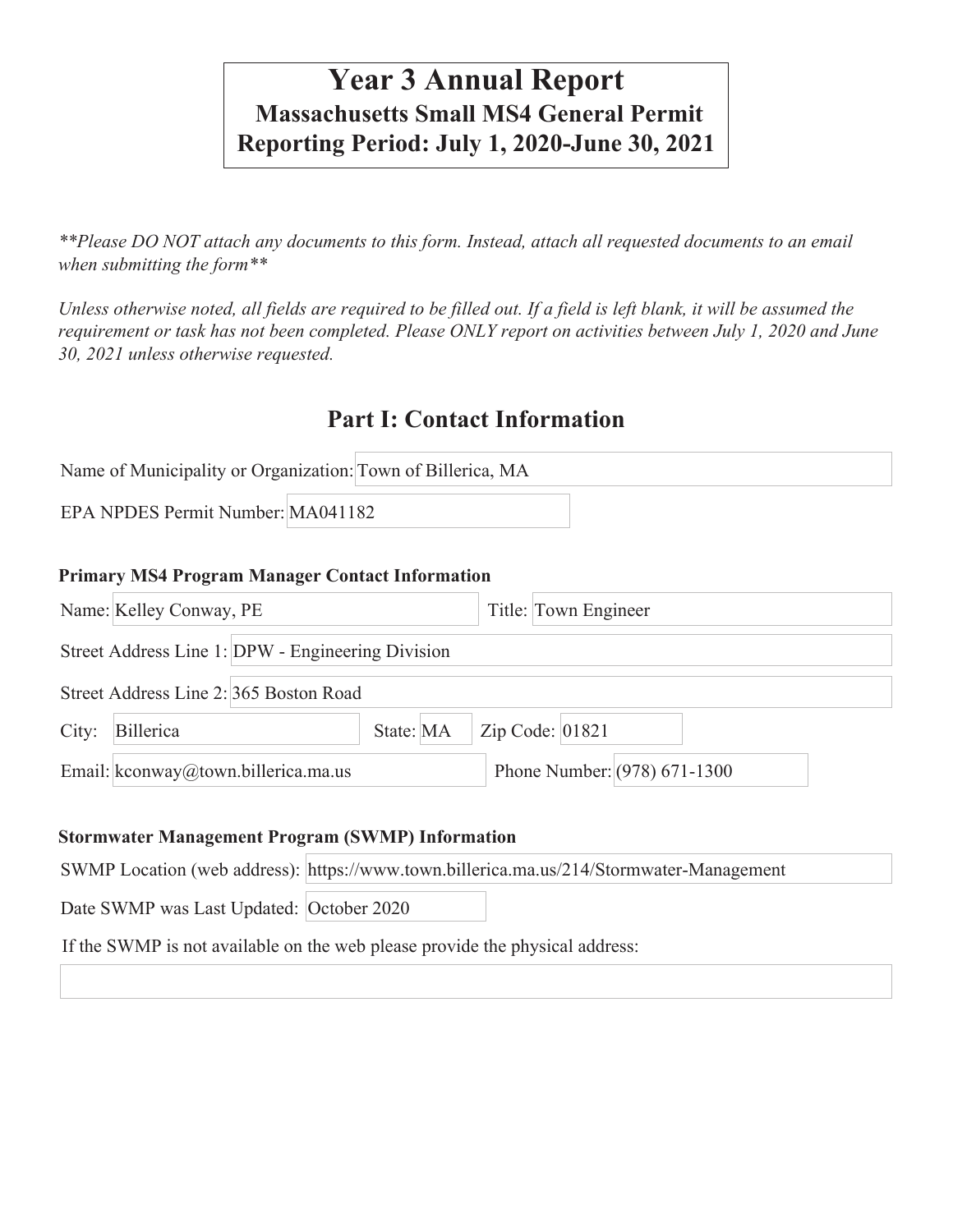## **Part II: Self-Assessment**

*First, in the box below, select the impairment(s) and/or TMDL(s) that are applicable to your MS4. Make sure you are referring to the most recent EPA approved Section 303(d) Impaired Waters List which can be found here: https://www.epa.gov/tmdl/region-1-impaired-waters-and-303d-lists-state*

| Impairment(s)                     |                                           |          |                                   |                                    |
|-----------------------------------|-------------------------------------------|----------|-----------------------------------|------------------------------------|
|                                   | $\boxtimes$ Bacteria/Pathogens            | Chloride | $\Box$ Nitrogen                   | $\boxtimes$ Phosphorus             |
|                                   | Solids/Oil/Grease (Hydrocarbons)/Metals   |          |                                   |                                    |
| $\vert \overline{\text{IMDL(s)}}$ |                                           |          |                                   |                                    |
| In State:                         | $\Box$ Assabet River Phosphorus           |          | $\boxtimes$ Bacteria and Pathogen | Cape Cod Nitrogen<br>$\mathbf{I}$  |
|                                   | <b>Charles River Watershed Phosphorus</b> |          | $\Box$ Lake and Pond Phosphorus   |                                    |
| $Out$ of State:                   | Bacteria/Pathogens<br>$\Box$              | Metals   | Nitrogen                          | Phosphorus<br>$\blacksquare$       |
|                                   |                                           |          |                                   | <b>Clear Impairments and TMDLs</b> |

*Next, check off all requirements below that have been completed. By checking each box you are certifying that you have completed that permit requirement fully. If you have not completed a requirement leave the box unchecked. Additional information will be requested in later sections.* 

#### Year 3 Requirements

- $\Box$  Inspected and screened all outfalls/interconnections (excluding Problem and Excluded outfalls)
- Updated outfall/interconnection priority ranking based on the information collected during the dry weather inspections as necessary
- Post-construction bylaw, ordinance, or other regulatory mechanism was updated and adopted consistent with permit requirements

*Optional:* If you would like to describe progress made on any incomplete requirements listed above, provide any additional information, and/or if any of the above year 3 requirements could not be completed due to the impacts of COVID-19, please identify the requirement that could not be completed, any actions taken to attempt to complete the requirement, and reason the requirement could not be completed below: In Permit Year 3, the Town and their stormwater consultant completed outfall investigations to screen outfalls that had not been visited in a previous Permit Year and also attempted to field verify outfalls that could not be located during previous field efforts. 95% of the Town's MS4 outfalls (more than 600 outfalls) have been inventoried and screened as of June 30, 2021 and the outfall inventory was updated as necessary. 35 mapped outfalls have not been screened because they have proved to be difficult to locate or access and require significant extra effort by Engineering Division staff to field verify. The Town will continue to complete field work to locate and screen the few remaining outfalls in Permit Year 4. The updated inventory and ranking for the Town's 640 MS4 outfalls and interconnections is attached.

Billerica's current Stormwater Management Regulations, Chapter 6 of the Board of Health Rules and Regulations, are largely compliant with the 2016 Small MS4 General Permit but it was determined additional clarifications and specifics are needed to meet the more stringent post-construction requirements. The Town updated the Board of Health Rules and Regulations for consistency with the General Permit requirements in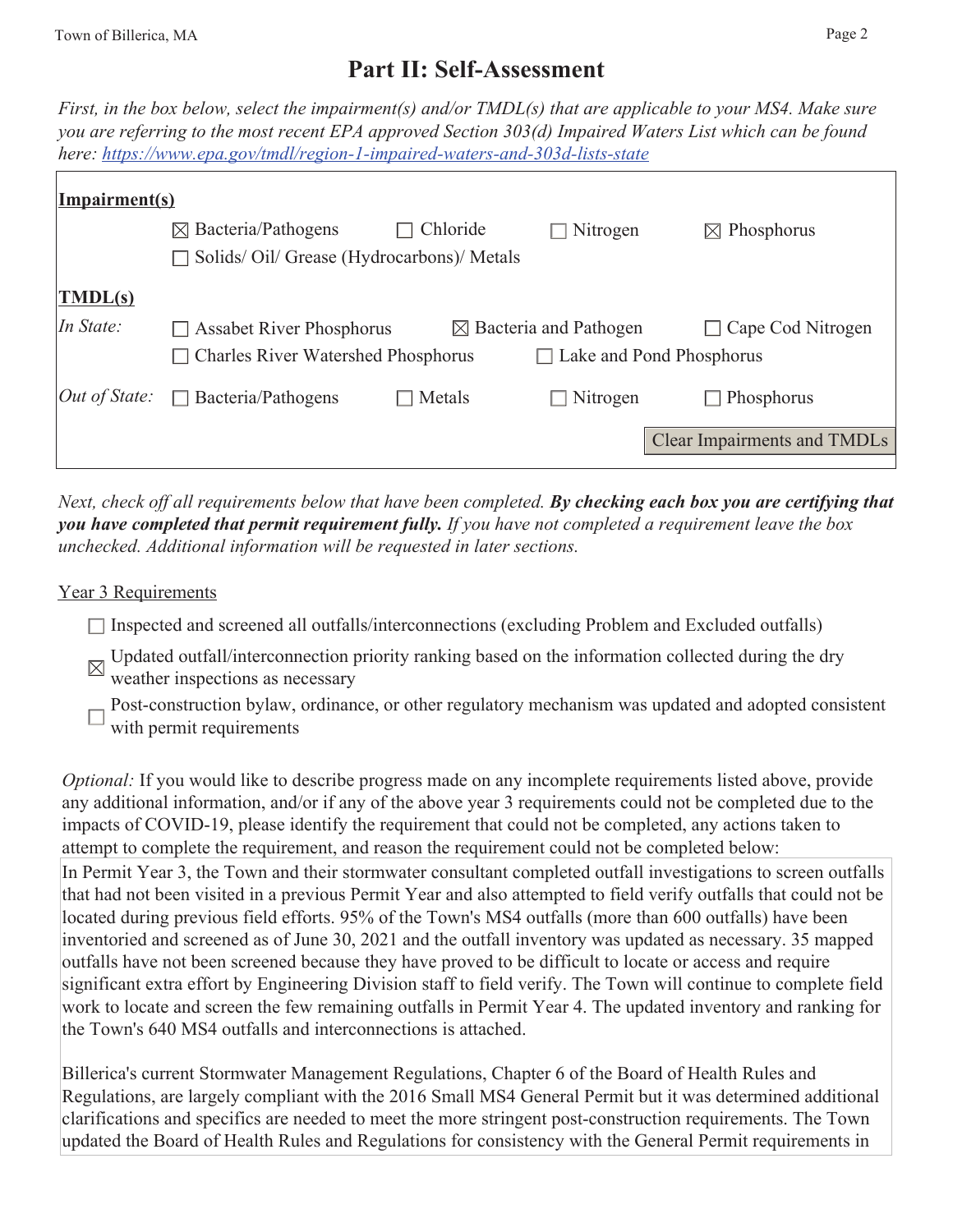#### Town of Billerica, MA Page 3

Permit Year 3. The draft update was presented at the June 7, 2021 Board of Health meeting for public and Board comment. The Town was planning to adopt the updated Regulations at the July 2021 Board of Health meeting but they have been continued to a later meeting due to significant COVID-19 impacts. The Board of Health is the enforcing entity of the Regulations, and the Board and the Health Director have been immersed in contact tracing and other COVID-related issues. The updated Regulations are anticipated to be adopted at a Board of Health public meeting in fall of 2021.

## Annual Requirements

- Provided an opportunity for public participation in review and implementation of SWMP and complied with State Public Notice requirements
- $\boxtimes$  Kept records relating to the permit available for 5 years and made available to the public
- The SSO inventory has been updated, including the status of mitigation and corrective measures
- $\boxtimes$  implemented
	- $\circ$  This is not applicable because we do not have sanitary sewer
	- $\circ$  This is not applicable because we did not find any new SSOs
	- The updated SSO inventory is attached to the email submission
	- $\circ$  The updated SSO inventory can be found at the following website:

Properly stored and disposed of catch basin cleanings and street sweepings so they did not discharge to receiving waters

- $\boxtimes$  Provided training to employees involved in IDDE program within the reporting period
- $\boxtimes$  All curbed roadways were swept at least once within the reporting period
- $\boxtimes$  Updated system map due in year 2 as necessary
- Enclosed all road salt storage piles or facilities and implemented winter road maintenance procedures to minimize the vector of  $\mathbb{R}^n$ . minimize the use of road salt
- Implemented SWPPPs for all permittee owned or operated maintenance garages, public works yards, transfer stations, and other waste handling facilities
- $\boxtimes$  Updated inventory of all permittee owned facilities as necessary
- $\boxtimes$  O&M programs for all permittee owned facilities have been completed and updated as necessary
- Implemented all maintenance procedures for permittee owned facilities in accordance with O&M programs
- $\boxtimes$  Implemented program for MS4 infrastructure maintenance to reduce the discharge of pollutants
- $\Box$  Inspected all permittee owned treatment structures (excluding catch basins)

*Optional:* If you would like to describe progress made on any incomplete requirements listed above, provide any additional information, and/or if any of the above annual requirements could not be completed due to the impacts of COVID-19, please identify the requirement that could not be completed, any actions taken to attempt to complete the requirement, and reason the requirement could not be completed below:

Updated information in the attached SSO inventory was reported in Woodard & Curran's July 23, 2021 letter to Kevin Brander, PE, Section Chief of MassDEP's Wastewater Management Program RE: Semi-Annual Report ACOP-NE-10-1N005.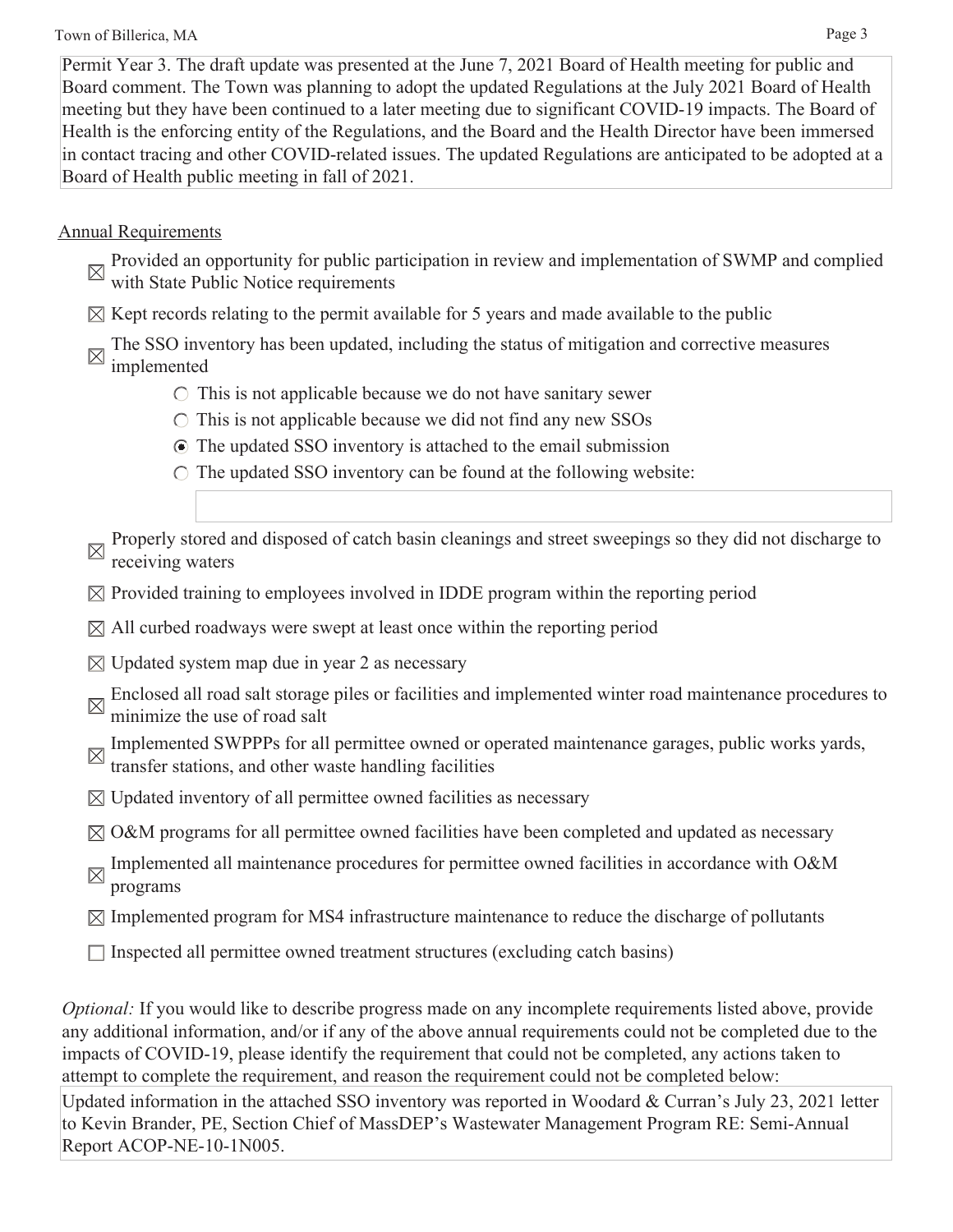The Town-wide "Good Housekeeping and Pollution Prevention Operations and Maintenance Plan" developed in Permit Year 2 includes maintenance procedures for Town facilities and MS4 infrastructure, which are implemented to the maximum extent practicable.

In Permit Year 3, the Town inspected some municipal BMPs and completed maintenance as needed. During outfall investigations, partial BMP inspections are completed to determine the condition of the BMP outlet. School detention basins are mowed regularly and the School Maintenance Department anticipates establishing a routine BMP inspection program in Permit Year 4. Billerica continues to improve the BMP inventory in PeopleGIS and has identified public/private ownership for many BMPs. The Town anticipates developing a GIS-based inspection form in Permit Year 4 that will help streamline inspection results and any corrective actions needed/taken as the inspection program is enhanced and implemented in future Permit Years.

**Bacteria/ Pathogens** (Combination of Impaired Waters Requirements and TMDL Requirements as Applicable) Annual Requirements

### *Public Education and Outreach\**

- Annual message was distributed encouraging the proper management of pet waste, including noting any original continuous continuous continuous continuous continuous continuous continuous continuous continuous continuous co existing ordinances where appropriate
- Permittee or its agents disseminated educational material to dog owners at the time of issuance or  $\boxtimes$ renewal of dog license, or other appropriate time
- Provided information to owners of septic systems about proper maintenance in any catchment that discharges to a water body impaired for bacteria

*\* Public education messages can be combined with other public education requirements as applicable (see Appendix H and F for more information)*

*Optional:* If you would like to describe progress made on any incomplete requirements listed above or provide any additional details, please use the box below:

A message regarding proper maintenance of septic systems was posted on the Town's Facebook page on August 4, 2021 which was intended to meet the Year 3 public education requirement.

**Phosphorus** (Combination of Impaired Waters Requirements and TMDL Requirements as Applicable)

## Annual Requirements

## *Public Education and Outreach\**

- Distributed an annual message in the spring (April/May) encouraging the proper use and disposal of grass clippings and encouraging the proper use of slow-release and phosphorus-free fertilizers
- Distributed an annual message in the summer (June/July) encouraging the proper management of pet waste, including noting any existing ordinances where appropriate

Distributed an annual message in the fall (August/September/October) encouraging the proper disposal of leaf litter

*\* Public education messages can be combined with other public education requirements as applicable (see Appendix H and F for more information)* 

## *Good Housekeeping and Pollution Prevention for Permittee Owned Operations*

Increased street sweeping frequency of all municipal owned streets and parking lots subject to Permit part 2.3.7.a.iii.(c) to a minimum of two times per year (spring and fall)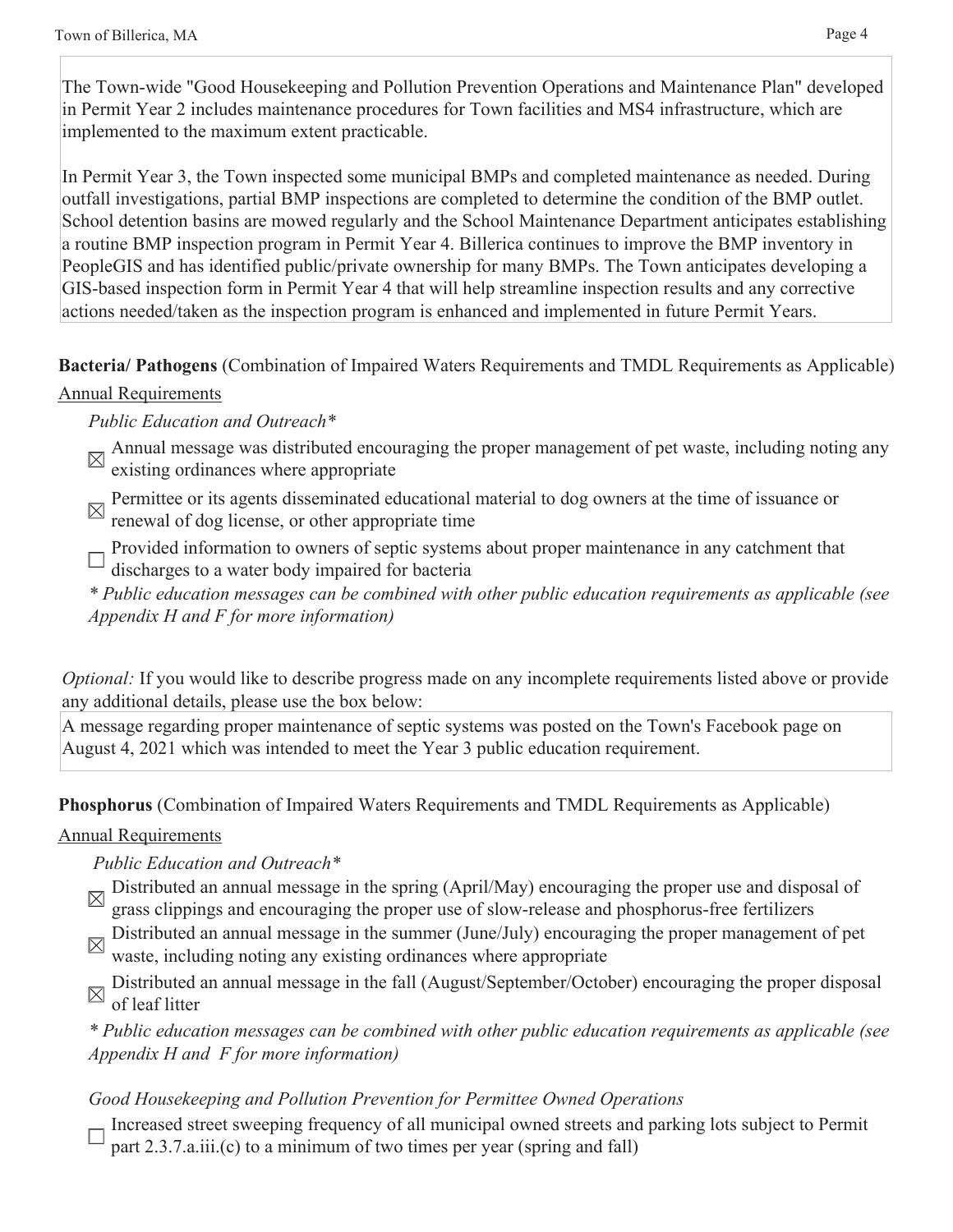### *Potential structural BMPs*

Any structural BMPs already existing or installed in the regulated area by the permittee or its agents was tracked and the phosphorus removal by the BMP was estimated consistent with Attachment 3 to

- Appendix F. The BMP type, total area treated by the BMP, the design storage volume of the BMP and the estimated phosphorus removed in mass per year by the BMP were documented.
	- $\circ$  The BMP information is attached to the email submission
	- The BMP information can be found at the following website:

*Optional:* If you would like to describe progress made on any incomplete requirements listed above or provide any additional details, please use the box below:

Street Sweeping: In Permit Year 3, the Highway Division swept all paved municipal streets and parking lots at least once. Approximately a third of streets within the Concord River watershed were swept twice. Due to weather conditions and staffing issues due to COVID-19, the Highway Division could not complete all streets a second time. The Town continues to work towards increasing sweeping frequency for all streets in the Concord River watershed to meet the downstream Merrimack River phosphorus impairment requirements.

BMPs: Because phosphorus load removal has not historically been calculated for stormwater BMPs and design reports are difficult to locate for older projects, the Town estimated phosphorus removal for municipal BMPs in the Concord River watershed that were in the current GIS mapping using preliminary catchment delineations, basin volume derived from LiDAR, surficial geology, and other readily available data. These estimates proved to be inaccurate . It should be noted that these BMPs were installed prior to the issuance of the General Permit. The Town identified a few additional municipal BMPs that have been installed since the Permit issuance date during development of this annual report that are not currently in the GIS mapping. This information will be tracked for these BMPs in Permit Year 4 based on stormwater reports and design calcs (if available), as well as for new BMPs installed within the Concord River watershed.

*Optional:* Use the box below to provide any additional information you would like to share as part of your self-assessment: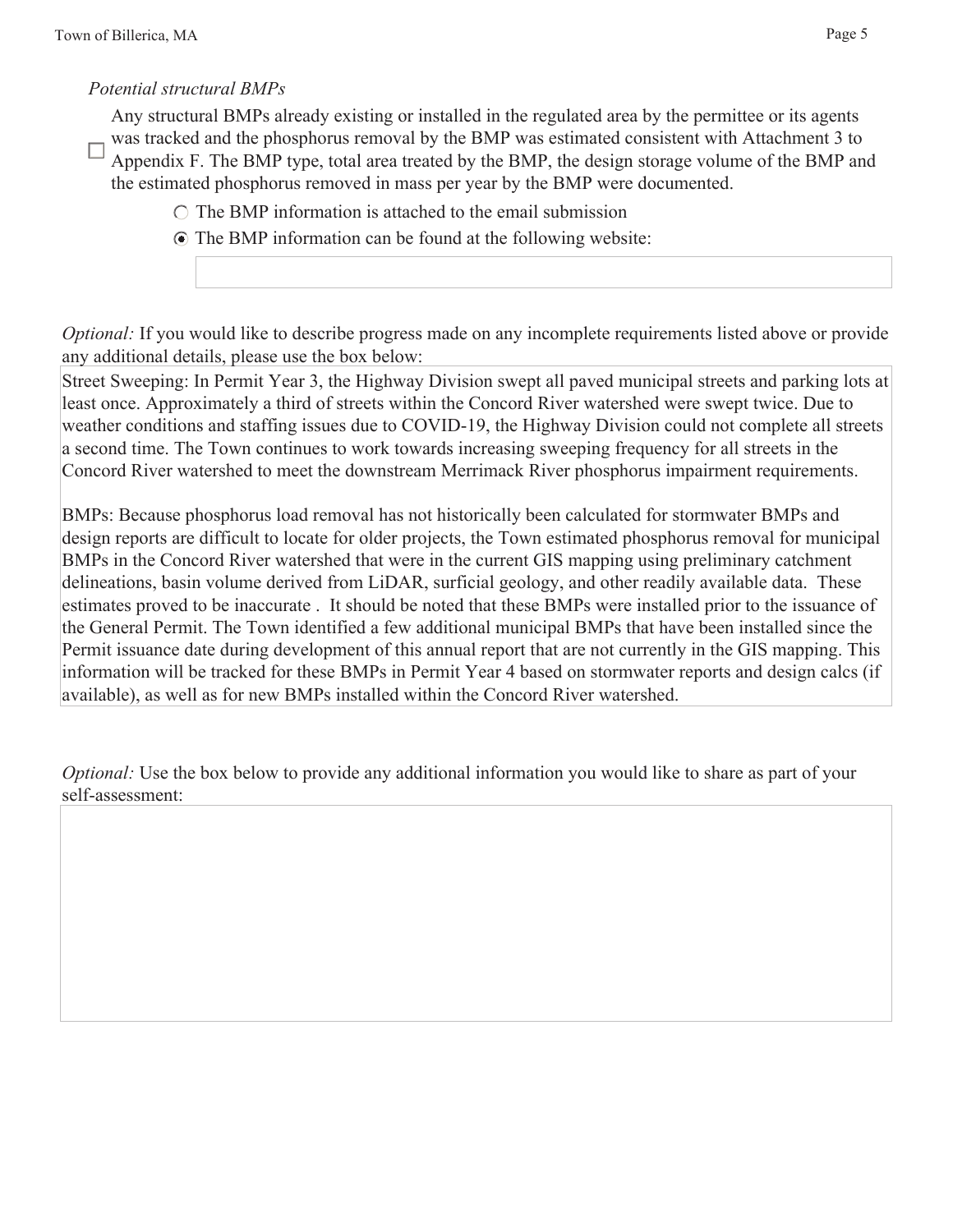# **Part III: Receiving Waters/Impaired Waters/TMDL**

Have you made any changes to your lists of receiving waters, outfalls, or impairments since the NOI was submitted?

- Yes
- $\bigcirc$  No

If yes, describe below, including any relevant impairments or TMDLs:

Billerica's NOI listed water quality impairments and TMDLs for the Town's receiving waters based on the 2014 303(d) List. The Town evaluated changes to the impairments and/or receiving waters based on the final 2016 303(d) List and the analysis is included in the Town's Permit Year 2 Annual Report and available in the Town's SWMP.

During outfall investigations completed in Permit Year 3, the Town added 1 new outfall to the MS4 mapping and removed 17 outfalls from the MS4 mapping because they are a different type of drainage structure (e.g., culvert, BMP inlet). These modifications removed the following receiving waters from what was listed in the NOI:

- Tributary/Wetland to Jones Brook

- Wetland to Unnamed Tributary to Lubbers Brook (as listed in Permit Year 1 Annual Report)

This did not change any impairments or TMDLs listed in the NOI and Permit Year 2 receiving water update.

Billerica updates the drainage system mapping as needed as field work is completed and discrepancies are found.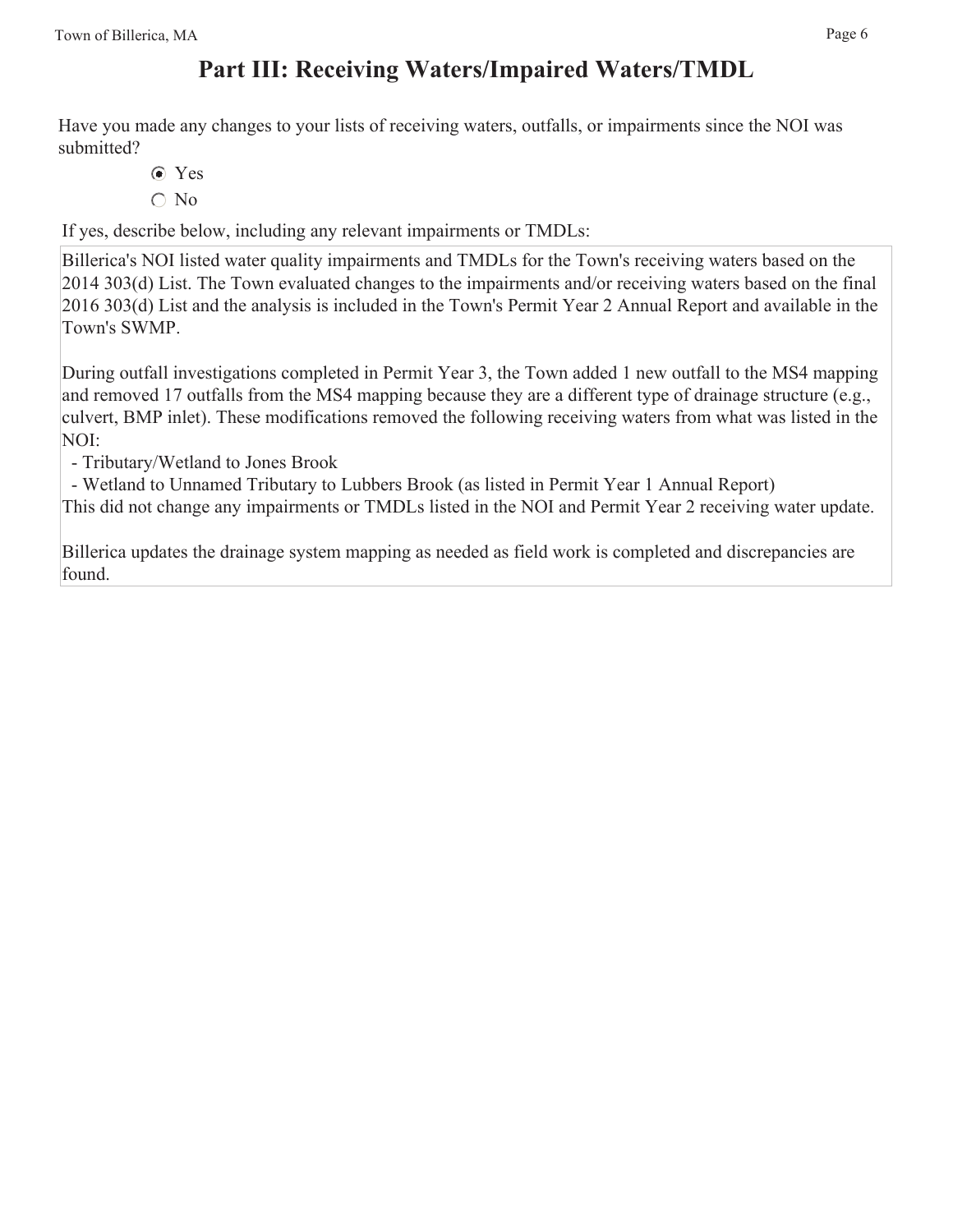## **Part IV: Minimum Control Measures**

*Please fill out all of the metrics below. If applicable, include in the description who completed the task if completed by a third party.* 

## **MCM1: Public Education**

Number of educational messages completed **during this reporting period**: 10

*Below, report on the educational messages completed during this reporting period. For the measurable goal(s) please describe the method/measures used to assess the overall effectiveness of the educational program.*

**BMP:Education and Outreach to Residents and Businesses: 2020 Water Quality Report**

Message Description and Distribution Method:

The Town's 2020 Drinking Water Quality report included two pages dedicated to stormwater. Information within the report includes an overview of the NPDES MS4 program; general stormwater management topics, leaf litter and yard waste disposal, proper pet waste management, and fertilizer use. The Water Quality report was mailed out to all Billerica properties with water accounts. Copies of the report were also available to visitors of municipal offices.

Targeted Audience: Residents and Businesses, institutions, and commercial facilities

Responsible Department/Parties: DPW

Measurable Goal(s):

Copies of the drinking water quality report were distributed to all Billerica addresses that receive a water bill (16,743 reports mailed to residents and buisnesses).

Message Date(s): The 2020 Water Quality Report was mailed on 6/28/21

Message Completed for: Appendix F Requirements  $\boxtimes$  Appendix H Requirements  $\boxtimes$ 

Was this message different than what was proposed in your NOI? Yes  $\bigcirc$  No  $\bigcirc$ 

If yes, describe why the change was made:

## **BMP:Education and Outreach to Residents: Pet Waste Education**

Message Description and Distribution Method:

A brochure discussing proper pet waste management and its connection to stormwater pollution, including a reference to the Town's "Regulation of Dogs" General By-law (Article VII, Section 2), was given with dog license issuances and renewals.

Targeted Audience: Residents

Responsible Department/Parties: DPW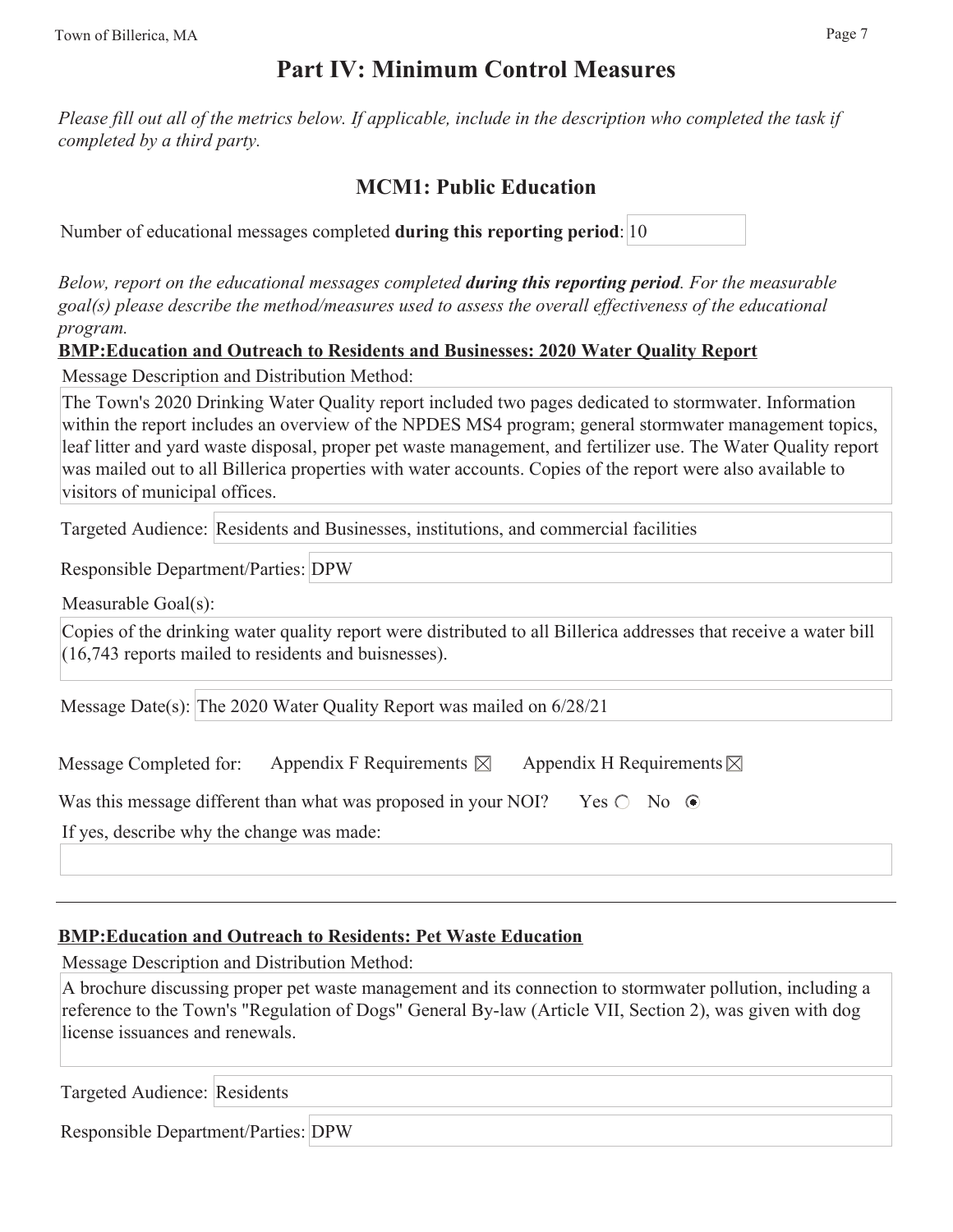Town of Billerica, MA Page 8

Measurable Goal(s):

2,500 pet waste management brochures were distributed with dog licenses in Permit Year 3.

Message Date(s): Ongoing

| Message Completed for: Appendix F Requirements $\boxtimes$ Appendix H Requirements $\boxtimes$ |  |
|------------------------------------------------------------------------------------------------|--|
| Was this message different than what was proposed in your NOI? Yes $\bigcirc$ No $\odot$       |  |

If yes, describe why the change was made:

#### **BMP:Education and Outreach to Residents: Lawn Care, Yard Waste, and Fertilizer Use**

Message Description and Distribution Method:

Information on lawn maintenance, yard waste collection, and proper fertilizer use including phosphorus-free options is advertised on the "Lawns and Landscape Fact Sheet" document on the Town's Stormwater Management webpage, the DPW Twitter and Facebook pages, and the Town's Nextdoor webpage. Waste Management distributes a "collection guide" to applicable residents that includes the schedule for yard waste collection including information on proper disposal. In addition, a flyer on proper leaf litter disposal is posted on the Town's Public Works webpage.

Targeted Audience: Residents

Responsible Department/Parties: DPW

Measurable Goal(s):

The Lawns and Landscape Fact Sheet document and leaf litter flyer are available to all visitors of the Town's Stormwater Management and Public Works webpages.

The "collection guide" was mailed to all residents receiving trash pick up.

The social media posts reached the following:

-Facebook Fertilizer post: 75 engagements and 1,059 people reached, including 1 comment, 13 likes, and 2 shares;

-Twitter Lawn Care post: 3 engagements, including 2 likes and 1 retweet; -Town Nextdoor Yard Waste Collection post: 8 likes.

Message Date(s): Website materials: Ongoing Facebook Fertilizer post: May 13, 2021 Twitter Lawn Care post: April 13, 2021 Nextdoor Yard Waste Collection post: October 23, 2020

| Message Completed for: | Appendix F Requirements $\Box$ | Appendix H Requirements $\boxtimes$ |
|------------------------|--------------------------------|-------------------------------------|
|                        |                                |                                     |

Was this message different than what was proposed in your NOI? Yes  $\bigcirc$  No  $\bigcirc$ 

If yes, describe why the change was made: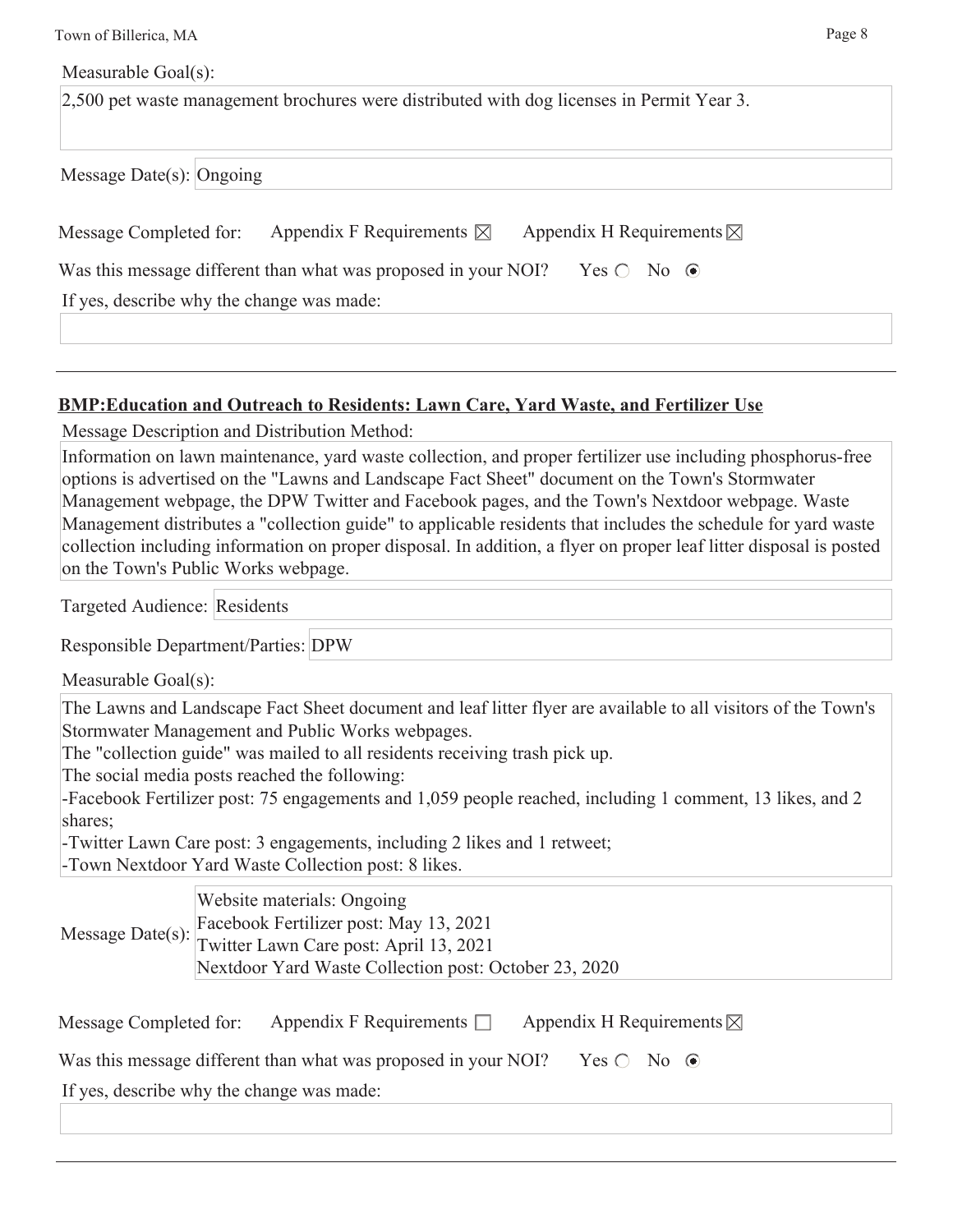### **BMP:Education and Outreach to Residents: ThinkBlue Messaging**

Message Description and Distribution Method:

The Town is a member of the Northern Middlesex Stormwater Collaborative (NMSC), which participated in the Think Blue Massachusetts educational advertisement campaign during Permit Year 3. Think Blue Massachusetts shared a "Fowl Water" video across YouTube, Instagram, and Facebook educating the public in member communities on stormwater runoff. The video includes information on proper management of pet waste. A post-campaign survey was distributed to analyze the impact of the advertising campaign.

Targeted Audience: Residents

Responsible Department/Parties: DPW

Measurable Goal(s):

In 2021, the post-campaign survey illustrated that 16% of respondents recalled seeing the "Fowl Water" video and were more likely to know that stormwater pollution ends up in local waterways. The 2021 ad campaign for the Town received 70,133 impressions across Facebook, Instagram, and YouTube.

Message Date(s): May 17th to July 4th, 2021

| Message Completed for:                    | Appendix F Requirements $\boxtimes$                            | Appendix H Requirements $\boxtimes$ |
|-------------------------------------------|----------------------------------------------------------------|-------------------------------------|
|                                           | Was this message different than what was proposed in your NOI? | Yes $\bigcirc$ No $\bigcirc$        |
| If yes, describe why the change was made: |                                                                |                                     |
|                                           |                                                                |                                     |

## **BMP:Education and Outreach to Residents: School Education Program**

Message Description and Distribution Method:

Typically, staff from the Wastewater Division conduct annual visits to school classrooms, from elementary schools to colleges, to educate and inform students about water quality and stormwater pollution. However, school visitor restrictions as a result of COVID-19 resulted in the inability to conduct these visits in person. Wastewater staff were able to provide tours for residents during Permit Year 3. Additionally, the Town's Water Resource Recovery Facility Superintendent created an educational video for the local high school about career options in water resources.

Targeted Audience: Residents

Responsible Department/Parties: DPW

Measurable Goal(s):

3 tours were provided in Permit Year 3 and attended by 6 to 10 people in each tour. The video was given to the Town high school to show to any classroom students who may be interested in viewing.

| Message Date(s): Ongoing |  |  |
|--------------------------|--|--|
|--------------------------|--|--|

Message Completed for: Appendix F Requirements  $\Box$  Appendix H Requirements  $\Box$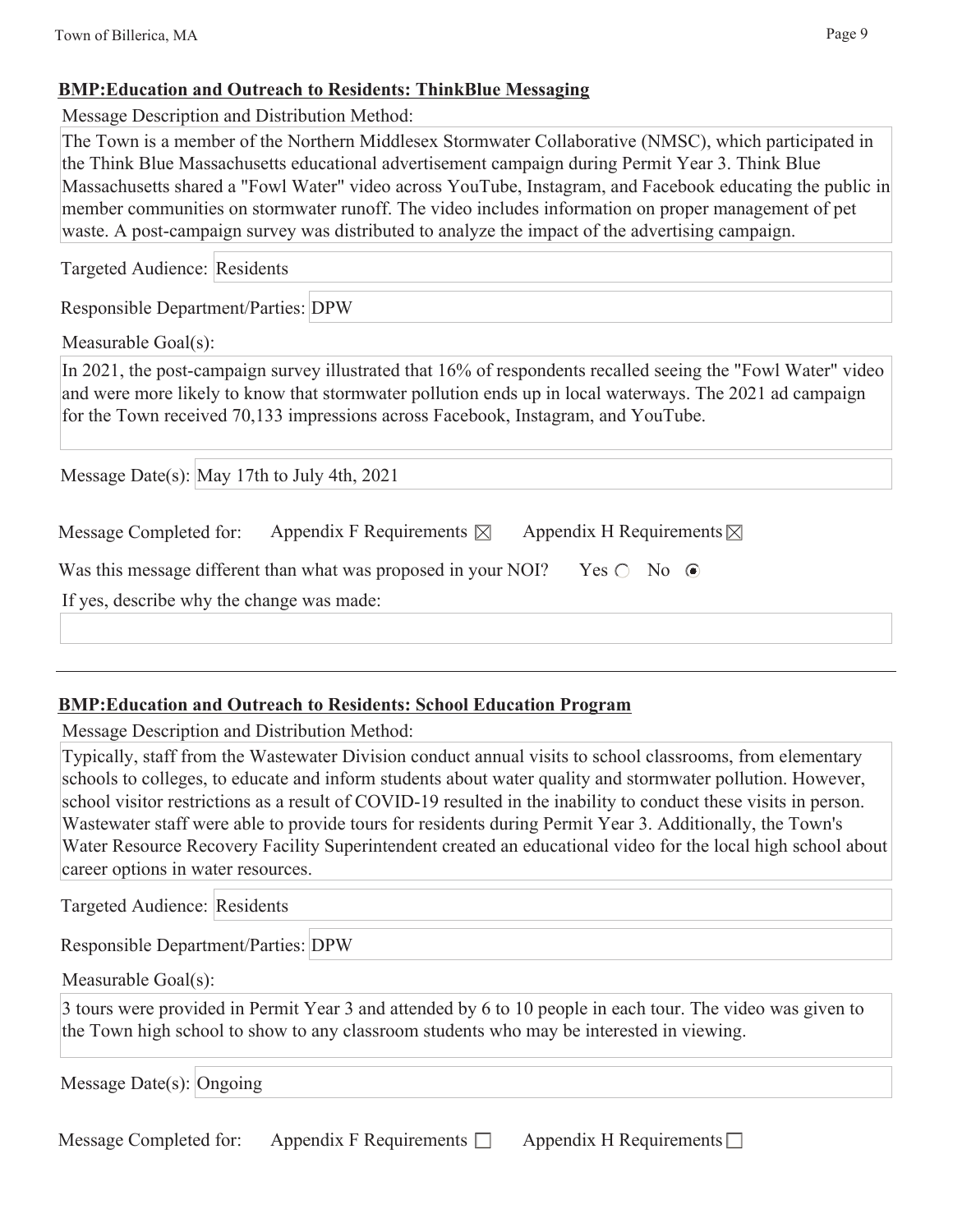| Town of Billerica, MA                                          |                           | Page 10 |
|----------------------------------------------------------------|---------------------------|---------|
| Was this message different than what was proposed in your NOI? | $Yes \bigcirc No \ \odot$ |         |
| If yes, describe why the change was made:                      |                           |         |
|                                                                |                           |         |

#### **BMP:Education and Outreach to All Audiences: Stormwater Webpage**

Message Description and Distribution Method:

The Town's comprehensive Stormwater Management webpage discusses stormwater runoff, pollution, and the Town's Stormwater Management Program, including details on Billerica's efforts to complete each MCM. The webpage has links to the Town's SWMP, Permit Year 2 Annual Report, NOI, stormwater bylaws and regulations, the Think Blue MA "Fowl Water" video, an educational guide for developers on stormwater management and green development, and other stormwater-related documents (such as pet waste management, lawn care, and automobile maintenance). The Stormwater Management webpage was updated in Permit Year 2 to provide information about all aspects of the Town's MS4 program and may be updated moving forward as the SWMP is implemented. Additional stormwater-related messages are also provided on other Town webpages, including proper septic system maintenance information found on the Board of Health FAQ page.

Targeted Audience: All Audiences

Responsible Department/Parties: DPW

Measurable Goal(s):

There were 445 page hits on the stormwater webpage during Permit Year 3.

Message Date(s): Ongoing

| Message Completed for: | Appendix F Requirements $\boxtimes$ | Appendix H Requirements $\boxtimes$ |
|------------------------|-------------------------------------|-------------------------------------|
|------------------------|-------------------------------------|-------------------------------------|

Was this message different than what was proposed in your NOI? Yes  $\bigcirc$  No  $\bigcirc$ 

If yes, describe why the change was made:

## **BMP:Education and Outreach in Municipal Offices**

Message Description and Distribution Method:

Numerous municipal offices have stormwater brochures and messages pertaining to each department's area of interest. The Town Clerk's Office has brochures on cleaning up pet waste, and not disposing into storm drains as part of dog licensing registration. The Board of Health has information about construction site stormwater mitigation measures and how to install controls. The Conservation Commission has brochures on what household items can pollute the rivers and streams if not used correctly. DPW Engineering has multiple brochures, books, post cards, and posters that have been developed to date for topics related to stormwater.

Targeted Audience: All Audiences

Responsible Department/Parties: DPW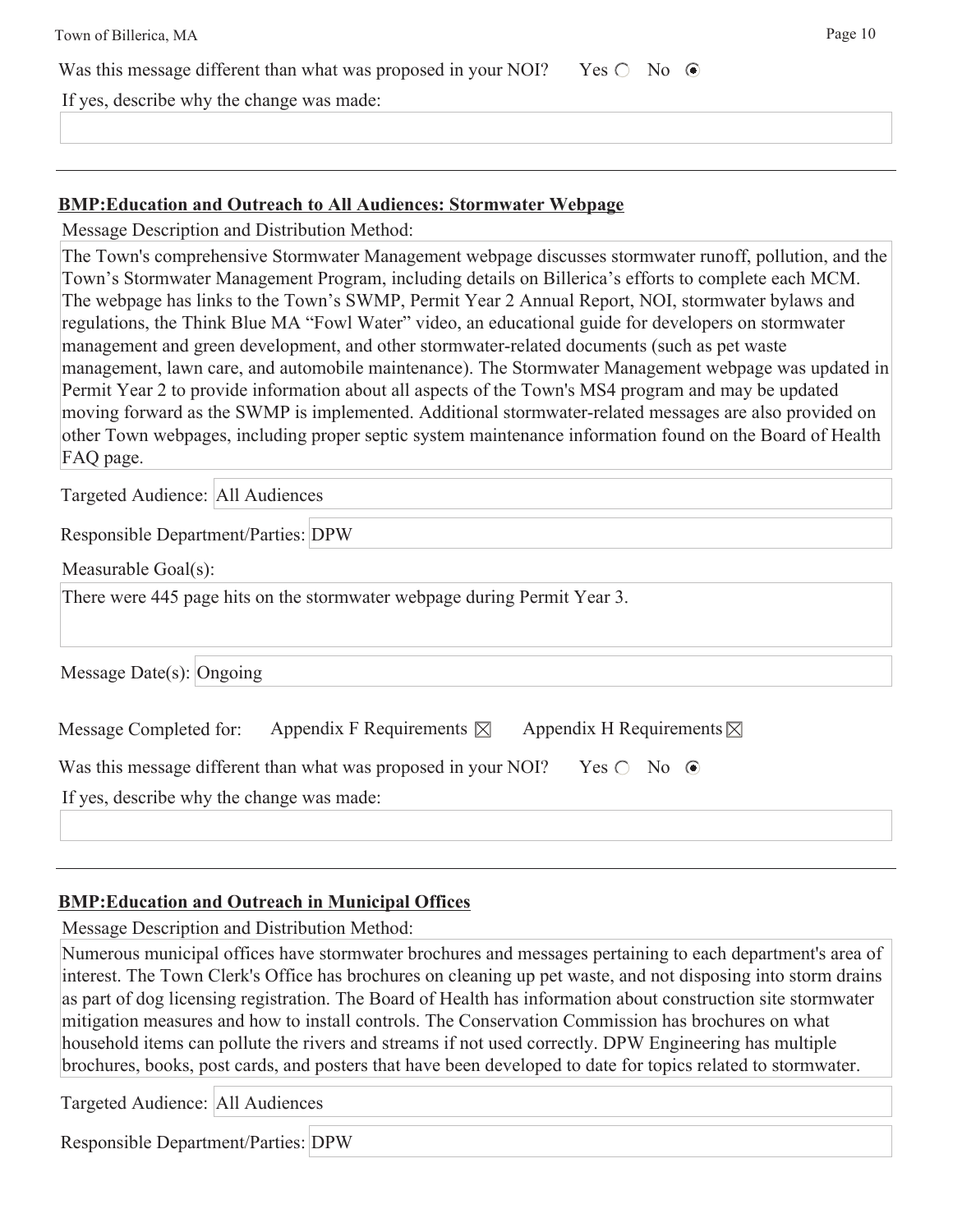| Town of Billerica, MA                                                                                | Page 11 |
|------------------------------------------------------------------------------------------------------|---------|
| Measurable Goal(s):                                                                                  |         |
| These brochures are available to all visitors of the municipal offices.                              |         |
|                                                                                                      |         |
| Message Date(s): $DPW$                                                                               |         |
| Appendix F Requirements $\boxtimes$<br>Appendix H Requirements $\boxtimes$<br>Message Completed for: |         |
| Was this message different than what was proposed in your NOI? Yes $\circ$ No $\circ$                |         |
| If yes, describe why the change was made:                                                            |         |
|                                                                                                      |         |
|                                                                                                      |         |

### **BMP:Education and Outreach to Residents: Septic System Maintenance**

Message Description and Distribution Method:

| A message regarding proper septic system maintenance, including not flushing wipes, was posted to the DPW |
|-----------------------------------------------------------------------------------------------------------|
| Facebook page on August 4, 2021. This message was intended to meet the Permit Year 3 education            |
| requirement.                                                                                              |

Information about proper septic system maintenance is also included in the Board of Health Frequently Asked Questions webpage.

Targeted Audience: Residents

Responsible Department/Parties: DPW

Measurable Goal(s):

The post received 6 likes and 2 shares.

Additional educational information is available to all visitors of the Board of Health webpage.

Message Date(s):  $\frac{\text{Facebook post:} \text{August } 4, 2021}{\text{Det } 1000}$ Board of Health webpage: Ongoing

| Message Completed for: | Appendix F Requirements $\boxtimes$ | Appendix H Requirements $\boxtimes$ |
|------------------------|-------------------------------------|-------------------------------------|
|------------------------|-------------------------------------|-------------------------------------|

| Was this message different than what was proposed in your NOI? Yes $\bigcirc$ No $\bigcirc$ |  |  |  |  |
|---------------------------------------------------------------------------------------------|--|--|--|--|
|                                                                                             |  |  |  |  |

If yes, describe why the change was made:

## **BMP:Education and Outreach to Residents: Leaf Litter**

Message Description and Distribution Method:

The Billerica DPW posted a message on Twitter with a "Be a Leaf Hero" graphic suggesting tips to properly dispose of leaf litter and help keep waterways healthy.

Targeted Audience: Residents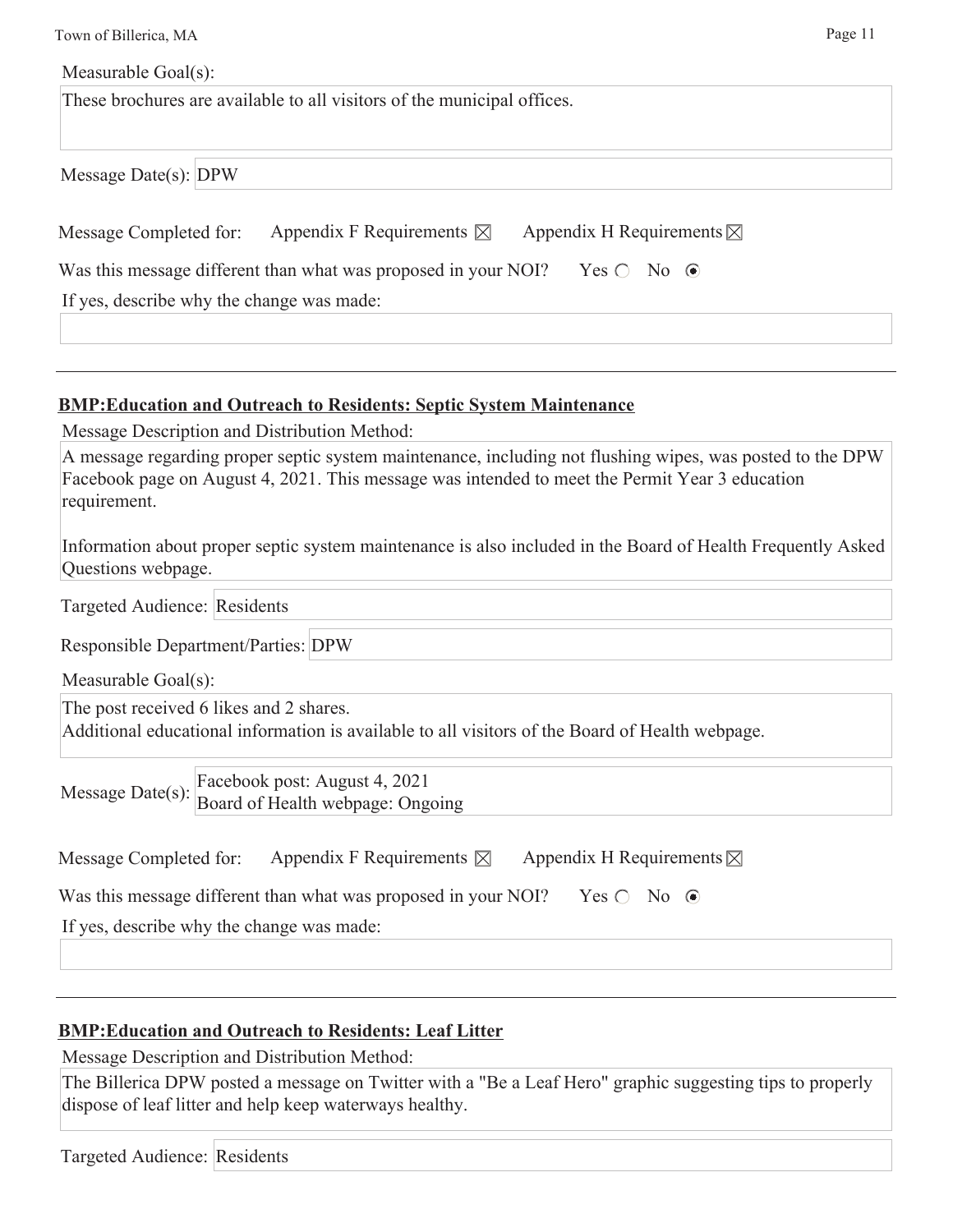| Town of Billerica, MA                        | Page 12                                                                                                                                                                                                                                                                                |
|----------------------------------------------|----------------------------------------------------------------------------------------------------------------------------------------------------------------------------------------------------------------------------------------------------------------------------------------|
| <b>Responsible Department/Parties: DPW</b>   |                                                                                                                                                                                                                                                                                        |
| Measurable Goal(s):                          |                                                                                                                                                                                                                                                                                        |
|                                              | The Twitter post received 4 likes and could be viewed by all followers of the DPW account.                                                                                                                                                                                             |
| Message Date(s): October 29, 2020            |                                                                                                                                                                                                                                                                                        |
| Message Completed for:                       | Appendix F Requirements $\Box$<br>Appendix H Requirements $\boxtimes$                                                                                                                                                                                                                  |
|                                              | Yes $\bigcirc$ No $\bigcirc$<br>Was this message different than what was proposed in your NOI?                                                                                                                                                                                         |
| If yes, describe why the change was made:    |                                                                                                                                                                                                                                                                                        |
|                                              |                                                                                                                                                                                                                                                                                        |
| Message Description and Distribution Method: | <b>BMP: Education and Outreach to Developers (Construction)</b><br>Two brochures were customized in Permit Year 3 for developers, including EPA's "10 Steps to Stormwater                                                                                                              |
| Targeted Audience: Developers (construction) | Pollution Prevention on Small Residential Construction Sites" and DCR's "General Construction and Site<br>Supervision Stormwater Tips", which discuss proper construction site procedures and pollution prevention,<br>SWPPPs, and reference Billerica's Stormwater Management By-Law. |
|                                              |                                                                                                                                                                                                                                                                                        |
| Responsible Department/Parties: DPW          |                                                                                                                                                                                                                                                                                        |
| Measurable Goal(s):                          | The brochures are available at the Board of Health Permitting office.                                                                                                                                                                                                                  |
| Message Date(s): Ongoing                     |                                                                                                                                                                                                                                                                                        |
| Message Completed for:                       | Appendix F Requirements $\Box$<br>Appendix H Requirements $\Box$                                                                                                                                                                                                                       |
|                                              | Was this message different than what was proposed in your NOI?<br>Yes $\bigcirc$ No $\odot$                                                                                                                                                                                            |
| If yes, describe why the change was made:    |                                                                                                                                                                                                                                                                                        |
|                                              |                                                                                                                                                                                                                                                                                        |

**MCM2: Public Participation**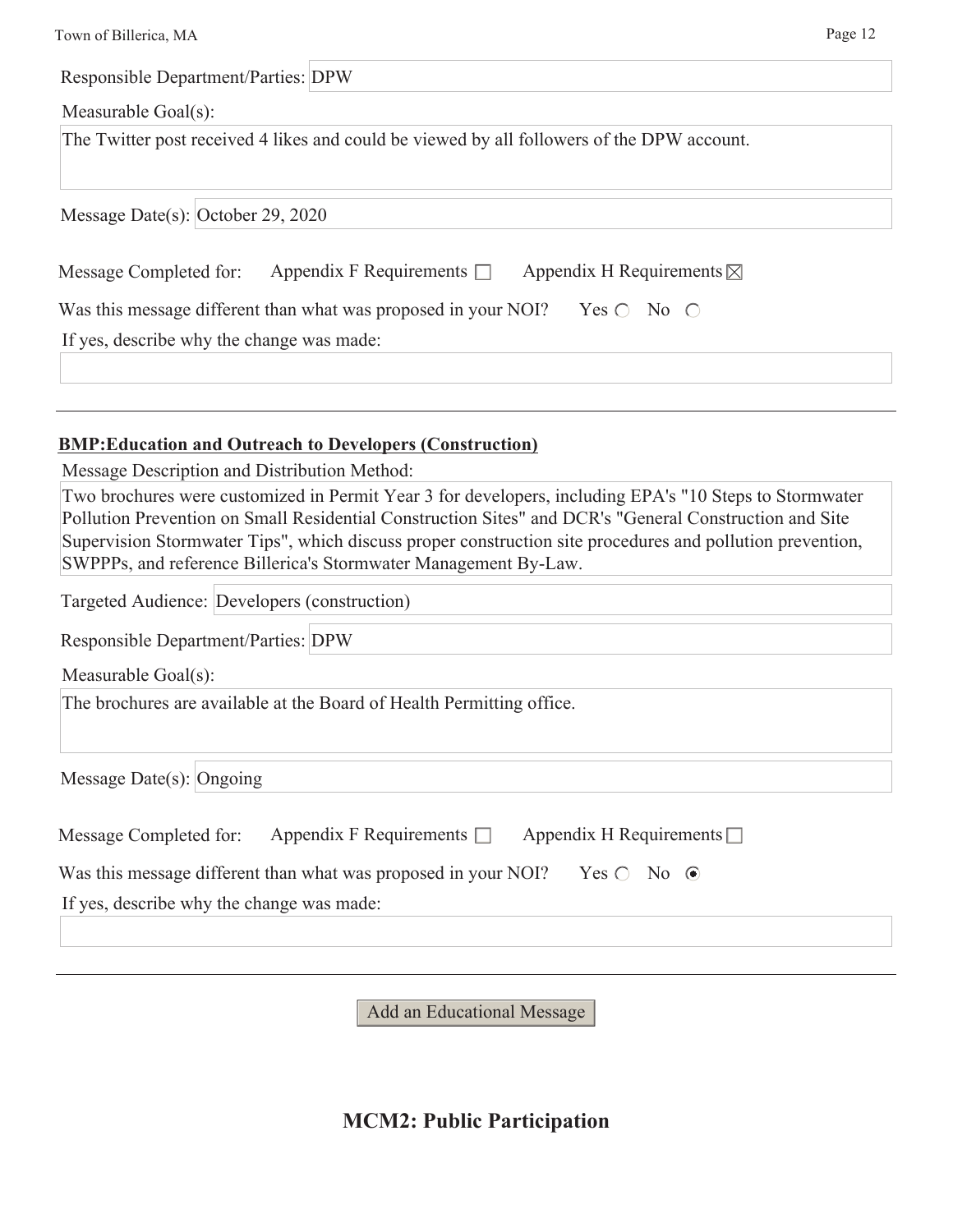Describe the opportunity provided for public involvement in the development of the Stormwater Management Program (SWMP) **during this reporting period**:

The Stormwater Management Program (SWMP) is available for public review and input on the Town's website. Social media posts related to stormwater topics included a link to the Town's stormwater webpage.

As part of development of the updated Board of Health Rules and Regulations, a Board of Health public meeting was held on June 7, 2021 where public input was solicited.

Was this opportunity different than what was proposed in your NOI? Yes  $\bigcirc$  No  $\bigcirc$ 

Describe any other public involvement or participation opportunities conducted **during this reporting period**: Household hazardous waste (HHW) drop-off events were hosted on October 17, 2020 and May 15, 2021. Approximately 17.47 tons of HHW was collected from the two drop off events.

The Town holds monthly waste oil drop off days on the 3rd Saturday of every month from 9 AM to 1 PM. In Permit Year 3, a total of approximately 415 gallons of waste oil was dropped off from a total of 100 residents.

Waste Management provided yard waste collection during the spring and fall with the regular curbside trash and recycling removal (October 26 - December 4, 2020 and April 26 - May 21, 2021). Christmas trees are also accepted during a drop off week after Christmas and during regular curbside collection from January 11 - 15, 2021.

The Town partners with the Central Massachusetts Mosquito Control Project for restoration and maintenance of approximately 17,975 feet of wetlands and ditches, as well as cleaning 74 culverts. Brush, tires, and other accumulated debris were removed from culverts and streams. Efforts also included insertion of larvicides into 3,136 Town catch basins.

Billerica's annual 'Clean Up, Green Up' event occurred on April 24, 2021 with residents and volunteers collecting two 20 yard containers of trash that were disposed of. The Town's Beautify Billerica group also organized a cleanup around the Locke Middle School on July 11, 2020.

OARS, a local organization whose mission is to protect, improve and preserve the Assabet, Sudbury, and Concord Rivers and their watersheds, held the 34th annual river cleanup along the Concord River in Billerica from September 25-27, 2020. More than 70 volunteers helped pick up trash and debris from the watershed during the event.

# **MCM3: Illicit Discharge Detection and Elimination (IDDE)**

**Sanitary Sewer Overflows (SSOs)**

*Check off the box below if the statement is true.*

 $\Box$  This SSO section is NOT applicable because we DO NOT have sanitary sewer

*Below, report on the number of SSOs identified in the MS4 system and removed during this reporting period.*

Number of SSOs identified: 3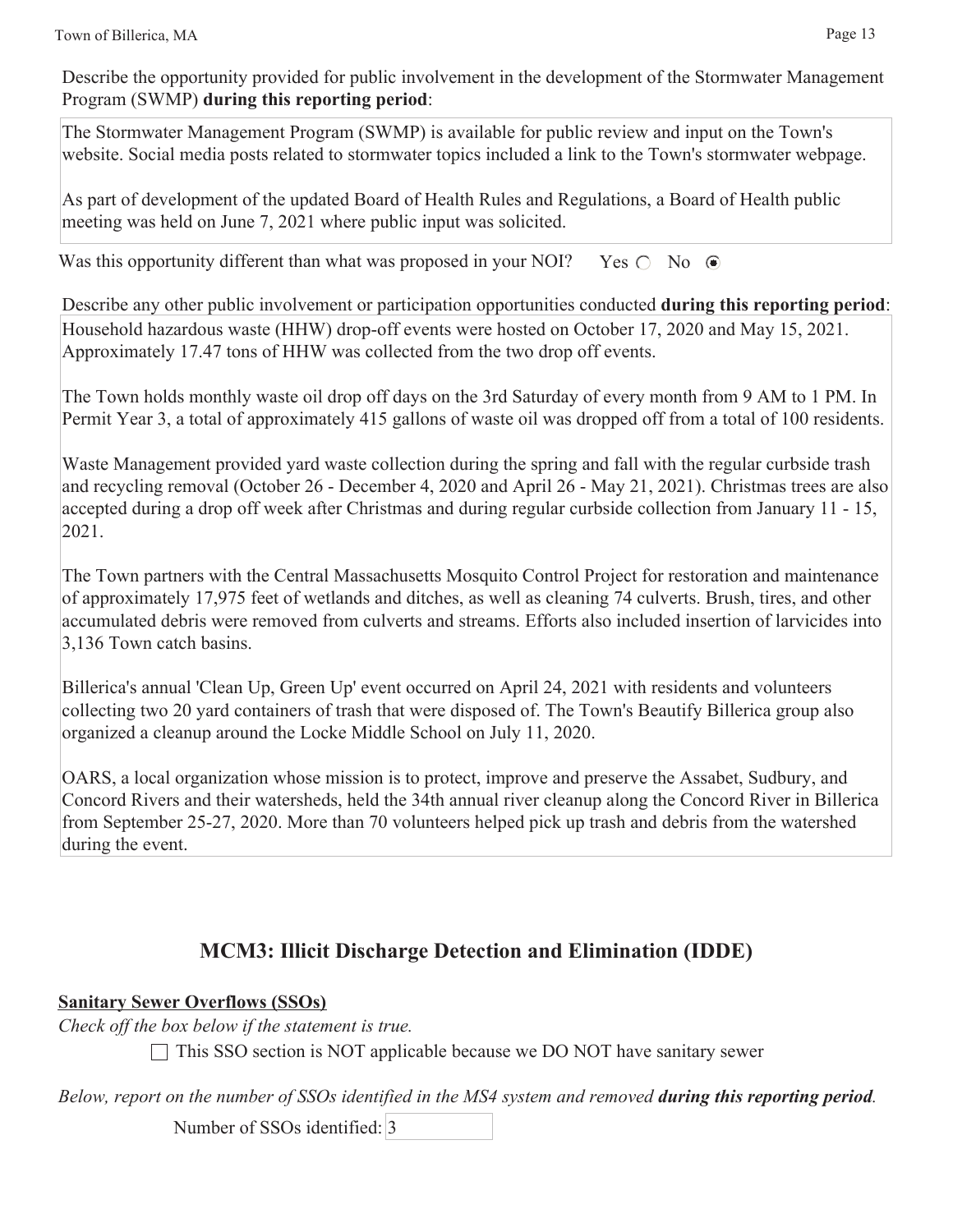Number of SSOs removed: 3

#### **MS4 System Mapping**

*Optional:* Provide additional status information regarding your map:

The Town continues to refine the MS4 GIS mapping as the IDDE Program is implemented and field investigations are completed.

#### **Screening of Outfalls/Interconnections**

*If conducted, please submit any outfall monitoring results from this reporting period. Outfall monitoring results should include the date, outfall/interconnection identifier, location, weather conditions at time of sampling, precipitation in previous 48 hours, field screening parameter results, and results from all analyses. Please also include the updated inventory and ranking of outfalls/interconnections based on monitoring results.*

- $\bigcirc$  No outfalls were inspected
- The outfall screening data is attached to the email submission
- $\circ$  The outfall screening data can be found at the following website:

*Below, report on the number of outfalls/interconnections screened during this reporting period.*

Number of outfalls screened: 227

*Below, report on the percent of outfalls/interconnections screened to date.*

Percent of outfalls screened: 95

*Optional:* Provide additional information regarding your outfall/interconnection screening:

In Permit Year 3, the Town and their stormwater consultant completed outfall investigations to screen outfalls that had not been visited in a previous Permit Year and also attempted to field verify outfalls that could not be located during previous field efforts. 605 of the Town's MS4 outfalls have been inventoried and screened as of June 30, 2021 and the outfall inventory was updated as necessary. This is 95% of the MS4 outfalls. 35 mapped outfalls have not been screened because they have proved to be difficult to locate or access and require extra effort by Engineering Division staff to field verify. The Town will continue to complete field work to locate and screen the remaining outfalls in Permit Year 4. The updated inventory and ranking for the Town's 640 MS4 outfalls and interconnections is attached.

#### **Catchment Investigations**

*If conducted, please submit all data collected during this reporting period as part of the dry and wet weather investigations. Also include the presence or absence of System Vulnerability Factors for each catchment.*

- $\bigcirc$  No catchment investigations were conducted
- The catchment investigation data is attached to the email submission
- $\circ$  The catchment investigation data can be found at the following website:

*Below, report on the number of catchment investigations completed during this reporting period.*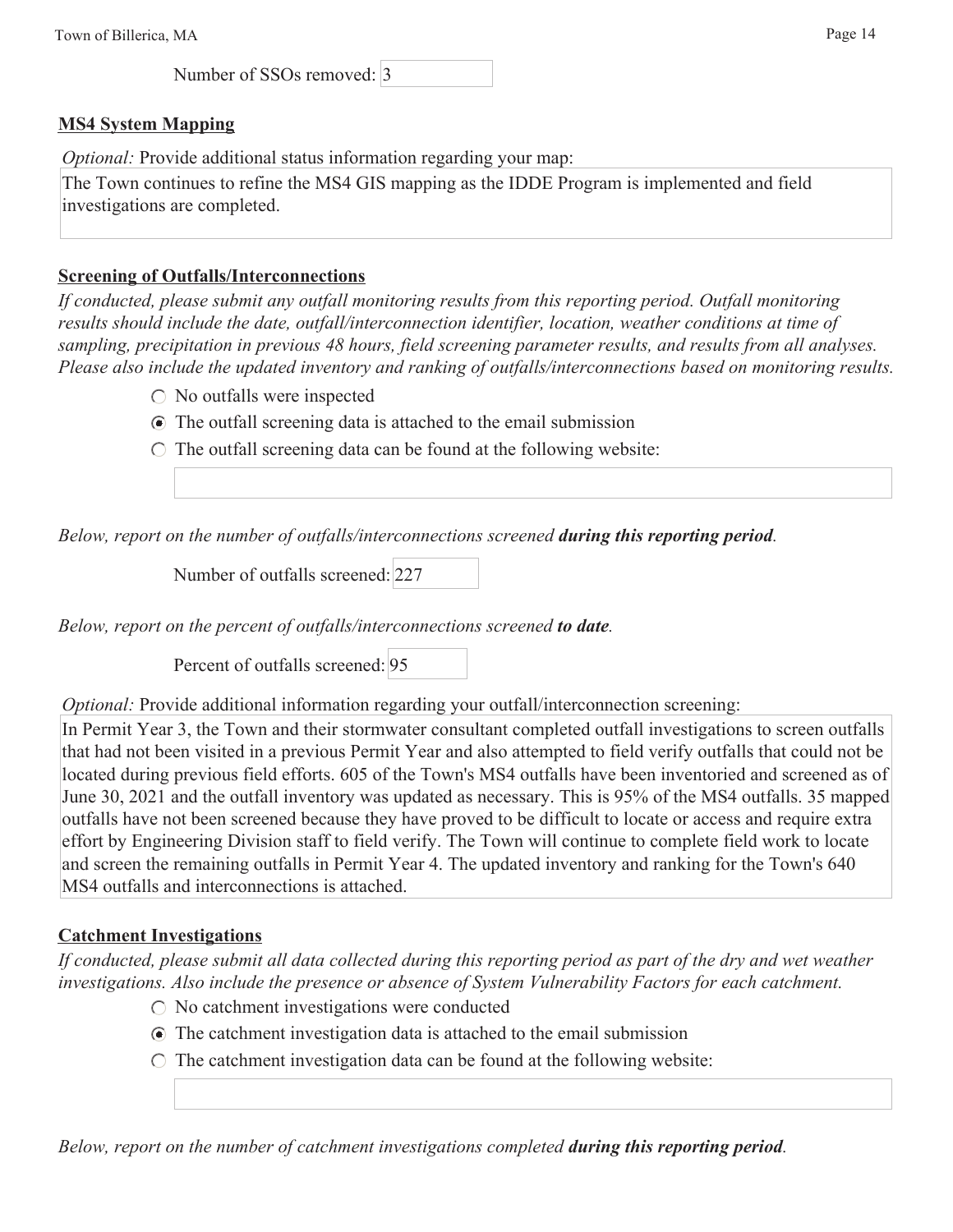Number of catchment investigations completed this reporting period: 18

*Below, report on the percent of catchments investigated to date.*

Percent of total catchments investigated: 3

*Optional:* Provide any additional information for clarity regarding the catchment investigations below:

Billerica begin catchment investigations in Permit Year 3 and completed two days of field work on June 22, 2021 (dry weather key junction manhole inspections) and July 2, 2021 (wet weather outfall sampling). The Town intends to continue investigations in Permit Year 4 and future Permit Years. The data included herein will be part of an overall summary document developed in Permit Year 4 for both Year 3 and Year 4 catchment investigations.

On June 22, 2021, 20 catchments were investigated during dry weather conditions and 25 key junction manholes were screened. Of the 25 manholes, 6 had dry weather flow and were sampled. 1 of the manholes had 2 inlets with flow and therefore was sampled twice. No manholes had water quality results that met EPA's criteria for a likely sewer input. 1 additional manhole had flow but sampling was completed only once at another manhole in the catchment, as both had the same source of flow. Based on the information collected, 13 catchments should be considered successfully screened and complete because they either had no flow or had flow but in-situ testing results were below benchmark.

An initial analysis of System Vulnerability Factors was completed to determine outfalls that require wet weather sampling. 11 outfalls were visited and wet weather outfall screening and sampling was completed. It should be noted that the rain stopped partway through the work day on July 2, 2021, so 4 outfalls visited were dry and sampling could not be completed. Of the outfalls sampled, most had E. coli and phosphorus levels above EPA benchmarks. This is expected for wet weather nonpoint source pollution and may not be indicative of a sanitary input to the drain or SSOs because the surfactants levels were all non-detect or below EPA benchmarks.

In accordance with the Town's MS4 Catchment Investigation Procedures (December 2019), outfall catchments that do not include a junction manhole (e.g., the catchment may be small and only contain a number of individual catch basins) do not require dry weather key junction manhole inspections; the dry weather screening completed at the catchment's outfall fulfills the intent of the manhole inspection requirement when screening does not indicate the presence of a potential illicit discharge. For catchments that meet this criteria and do not require wet weather screening, the catchment investigation is considered complete. For catchments analyzed in Permit Year 3, 5 fell into this category.

The number of catchment investigations completed this reporting period reported above includes the 13 catchments successfully completed and the 5 catchments with no junction manholes. The percent of total catchments investigated assumes each MS4 outfall (640 total) has its own catchment, though the initial catchment delineations in the GIS mapping is not yet as refined as this.

## **IDDE Progress**

*If illicit discharges were found, please submit a document describing work conducted over this reporting period, and cumulative to date, including location source; description of the discharge; method of discovery; date of discovery; and date of elimination, mitigation, or enforcement OR planned corrective measures and schedule of removal.*

- $\circ$  No illicit discharges were found
- The illicit discharge removal report is attached to the email submission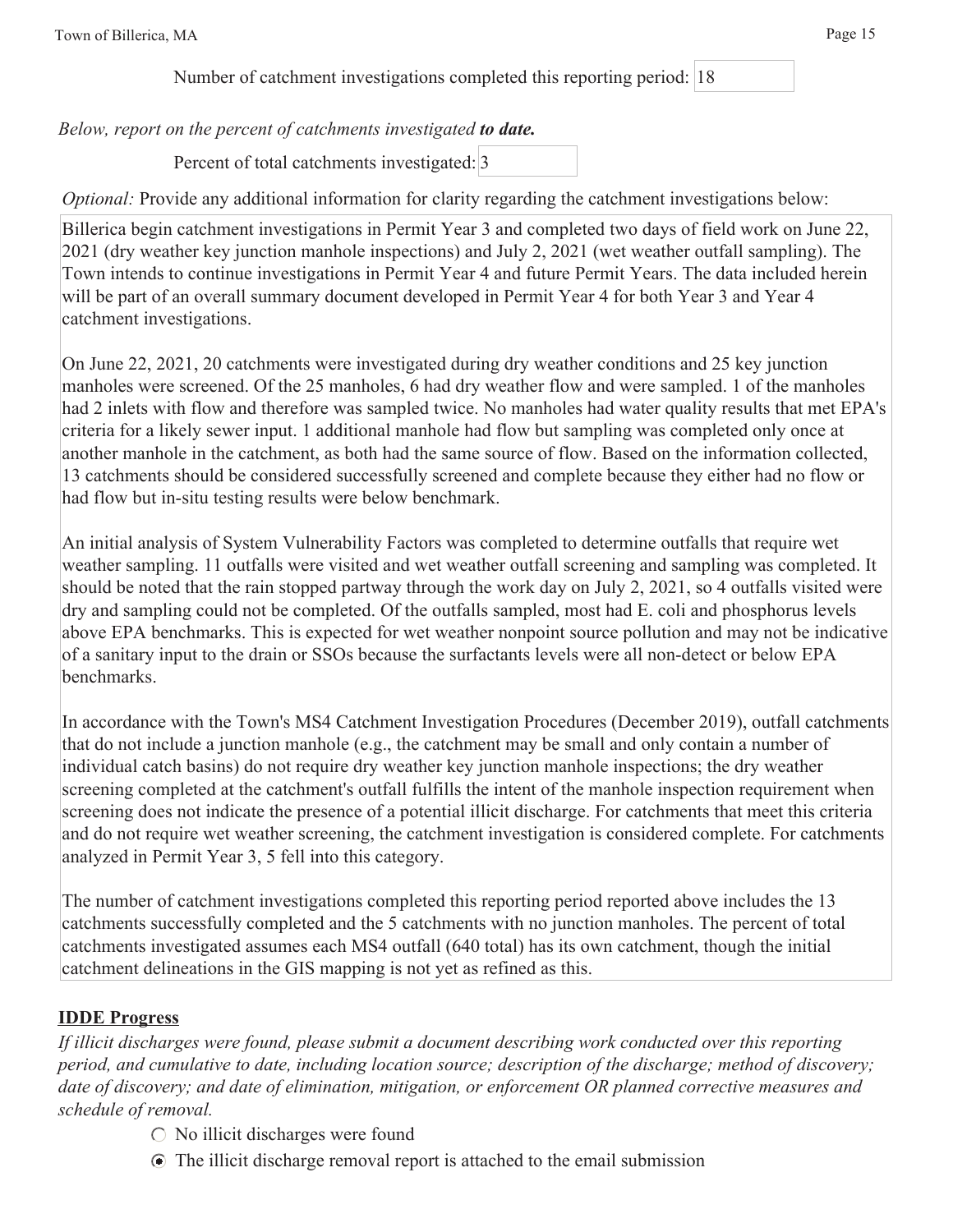$\circ$  The illicit discharge removal report can be found at the following website:

*Below, report on the number of illicit discharges identified and removed, along with the volume of sewage removed during this reporting period.*

| Number of illicit discharges identified: 1 |             |
|--------------------------------------------|-------------|
| Number of illicit discharges removed: 1    |             |
| Estimated volume of sewage removed: 0      | gallons/day |

*Below, report on the total number of illicit discharges identified and removed to date. At a minimum, report on the number of illicit discharges identified and removed since the effective date of the permit (July 1, 2018).*

| Total number of illicit discharges identified: 2 |  |
|--------------------------------------------------|--|
| Total number of illicit discharges removed: 2    |  |

*Optional:* Provide any additional information for clarity regarding illicit discharges identified, removed, or planned to be removed below:

There was one documented illicit discharge of motor oil from a broken motor bike to the storm drain in front of 3 Christina Avenue on May 6, 2021. The catch basin was inspected by the Town and the Highway Division and Fire Department investigated the discharge and confirmed the presence of motor oil adjacent to the storm drain. No oil was reported at the outfall. According to the Town Board of Health, the amount discharged was less than a quart of oil. The Director of Public Health issued a warning letter to the current resident of the property advising that the activity constitutes a violation of Town Stormwater Bylaws and may be subject to fines for future offenses.

## **Employee Training**

Describe the frequency and type of employee training conducted **during this reporting period**:

A live, virtual training was completed by the Town's stormwater consultant for multiple Town employees on June 3, 2021. The training provided an overview the Town's IDDE program, and discussed how to recognize and report illicit discharges and SSOs. 14 town employees attended the training, including representatives from DPW, Highway, WWTF, and Schools.

The Northern Middlesex Stormwater Collaborative (NMSC) held a training on April 27, 2021 for member communities. The training topics included municipal good housekeeping practices and oil spill prevention, control, and countermeasures. 32 town employees attended the training, including representatives from DPW, Highway, WWTF, Schools, and the Fire Department. Town representatives also attended the NMSC meeting on March 5, 2021 that discussed the then-proposed General Permit modifications, annual report expectations, and municipal good housekeeping and GIS best practices. Representatives from the Town typically attended other NMSC and statewide stormwater coalition meetings held in Permit Year 3.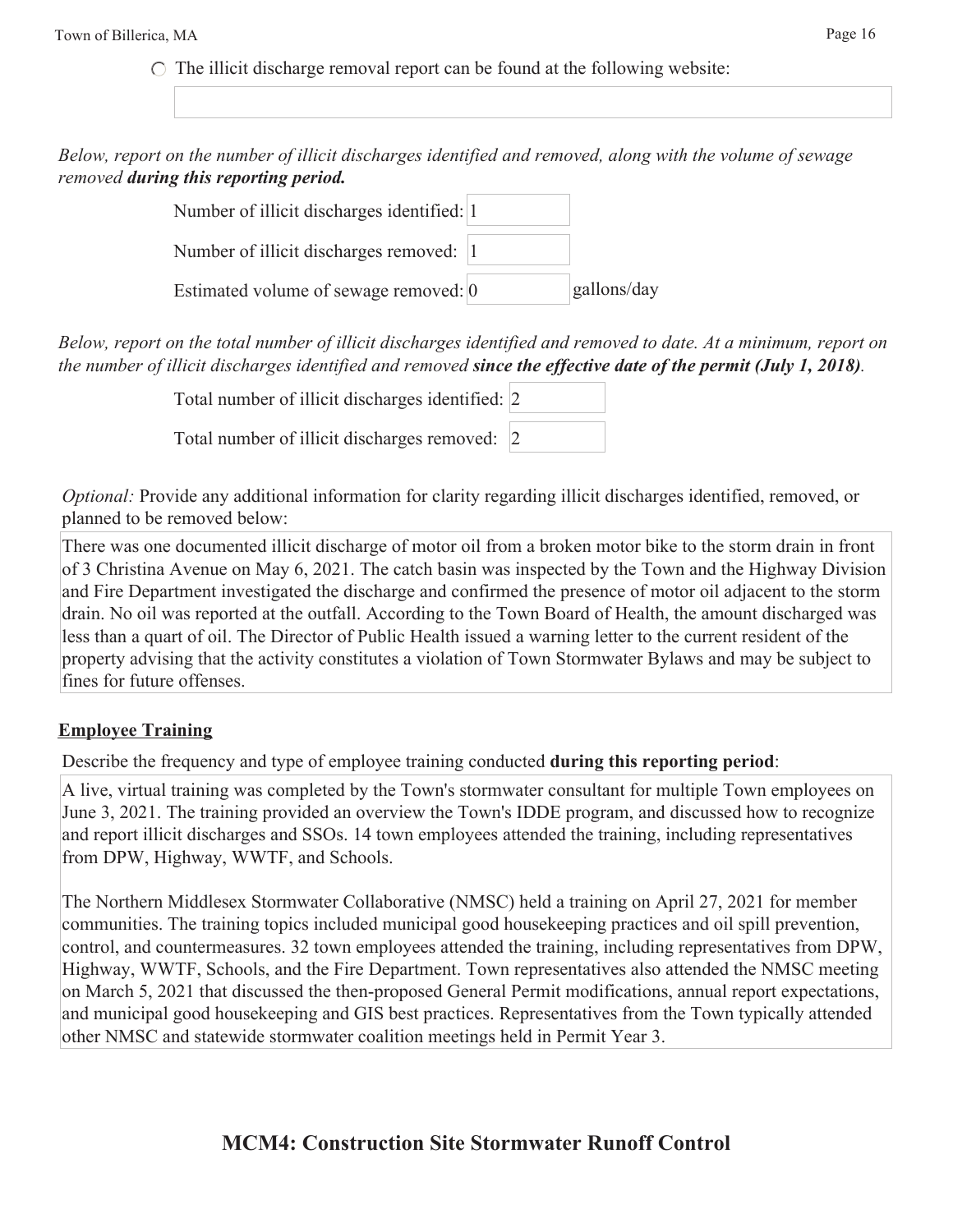*Below, report on the construction site plan reviews, inspections, and enforcement actions completed <i>during this reporting period.*

> Number of site plan reviews completed: 8 Number of inspections completed: 303 Number of enforcement actions taken: 1

*Optional:* Enter any additional information relevant to construction site plan reviews, inspections, and enforcement actions:

## **MCM5: Post-Construction Stormwater Management in New Development and Redevelopment**

## **As-built Drawings**

*Below, report on the number of as-built drawings received during this reporting period.*

Number of as-built drawings received: 13

*Optional:* Enter any additional information relevant to the submission of as-built drawings:

Chapter 6 of the Board of Health Rules and Regulations, Stormwater Management Regulations, require submission of as-built drawings and long-term operation and maintenance. 2 final as-built drawings were received in Permit Year 3, and 11 additional as-built drawings were submitted during Permit Year 3 but are still under review and are not yet finalized.

## **Street Design and Parking Lots Report**

Describe the status of the street design and parking lots assessment due in year 4 of the permit term, including any planned or completed changes to local regulations and guidelines:

Preparation for the Street Design and Parking Lots Report has not yet begun as this requirement is due in Permit Year 4.

## **Green Infrastructure Report**

Describe the status of the green infrastructure report due in year 4 of the permit term, including the findings and progress towards making the practice allowable:

Preparation for the Green Infrastructure Report has not yet begun as this requirement is due in Permit Year 4.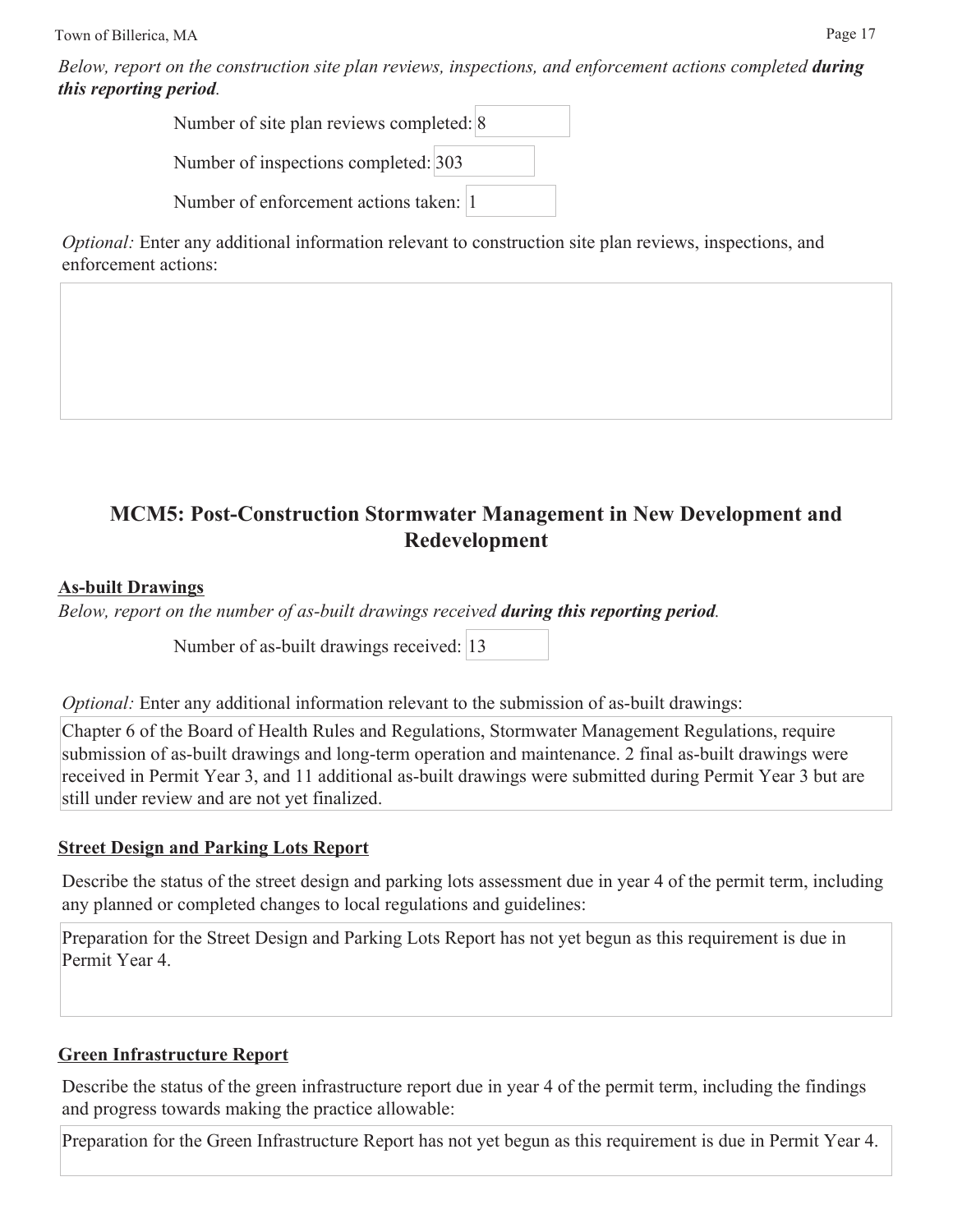#### **Retrofit Properties Inventory**

Describe the status of the inventory, due in year 4 of the permit term, of permittee-owned properties that could be modified or retrofitted with BMPs to mitigate impervious areas and report on any properties that have been modified or retrofitted:

Preparation for the Retrofit Properties Inventory has not yet begun as this requirement is due in Permit Year 4.

## **MCM6: Good Housekeeping**

#### **Catch Basin Cleaning**

*Below, report on the number of catch basins inspected and cleaned, along with the total volume of material removed from the catch basins during this reporting period.*

Number of catch basins inspected: 3,159

Number of catch basins cleaned: 3,159

Total volume or mass of material removed from all catch basins: 378.8 tons

*Below, report on the total number of catch basins in the MS4 system.*

Total number of catch basins: 4,793

 $\bigcap$  Number of miles cleaned:

#### *If applicable:*

Report on the actions taken if a catch basin sump is more than 50% full during two consecutive routine inspections/cleaning events:

In Permit Year 3, the Town focused cleaning efforts on basins that had not been previously inspected or were more than 40% full during the previous cleaning(s). Both clam shell and vacuum cleaning methods were used. Additional structure cleanings, drain line jetting, and hydro-vac services are completed on an as-needed basis as part of routine drainage infrastructure O&M.

#### **Street Sweeping**

*Report on street sweeping completed during this reporting period using one of the three metrics below.*

| () Number of miles cleaned.             |                     |
|-----------------------------------------|---------------------|
| $\bigcirc$ Volume of material removed:  | <b>Select Units</b> |
| $\odot$ Weight of material removed: 652 | tons                |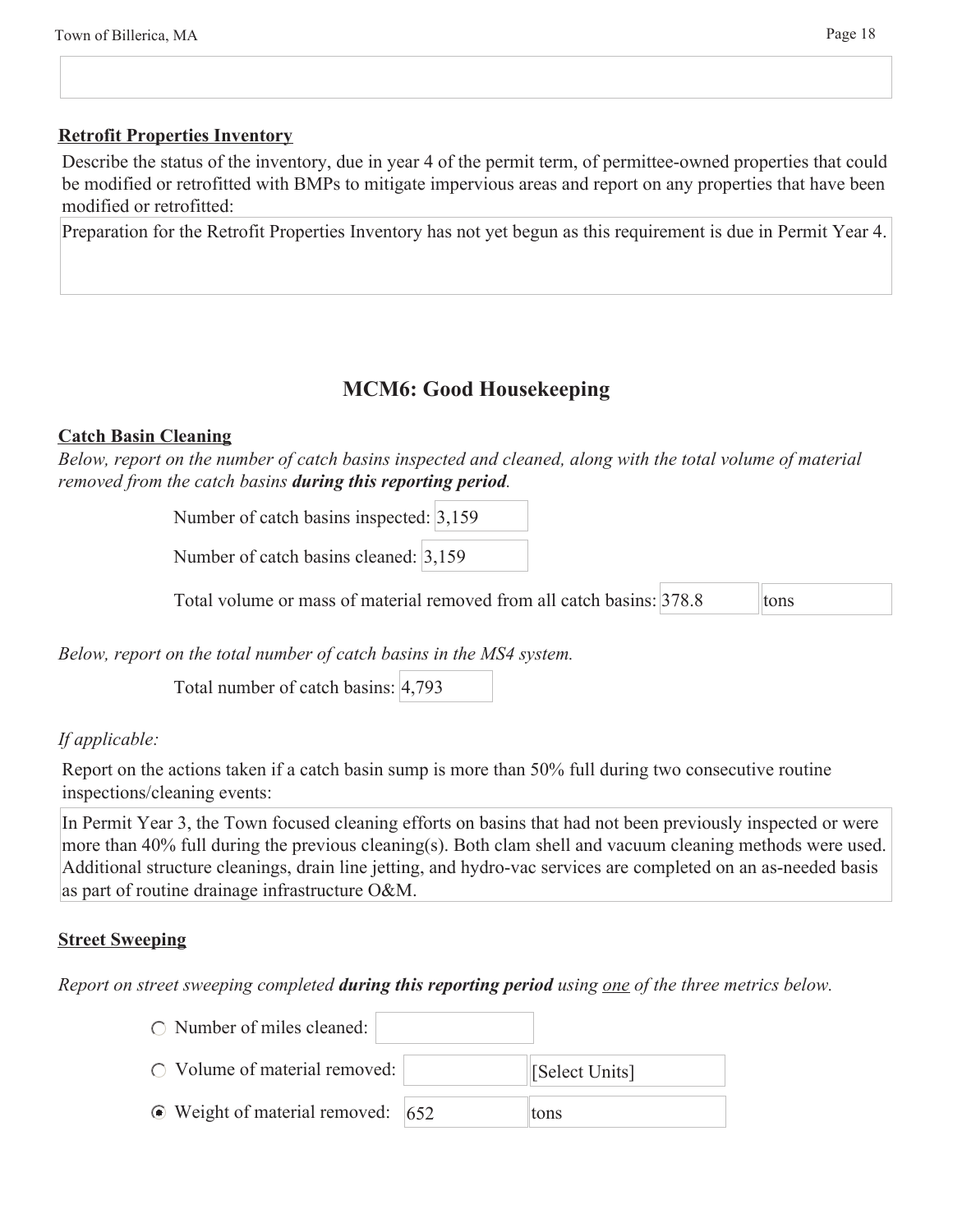#### **Stormwater Pollution Prevention Plan (SWPPP)**

*Below, report on the number of site inspections for facilities that require a SWPPP completed during this reporting period.*

Number of site inspections completed: 4

Describe any corrective actions taken at a facility with a SWPPP:

Outfalls and catch basins on-site were cleaned as needed.

## **Additional Information**

#### **Monitoring or Study Results**

*Results from any other stormwater or receiving water quality monitoring or studies conducted during the reporting period not otherwise mentioned above, where the data is being used to inform permit compliance or permit effectiveness must be attached.*

- Not applicable
- $\circ$  The results from additional reports or studies are attached to the email submission
- $\circ$  The results from additional reports or studies can be found at the following website(s):

If such monitoring or studies were conducted on your behalf or if monitoring or studies conducted by other entities were reported to you, a brief description of the type of information gathered or received shall be described below:

## **Additional Information**

*Optional:* Enter any additional information relevant to your stormwater management program implementation during the reporting period. Include any BMP modifications made by the MS4 if not already discussed above:

#### **COVID-19 Impacts**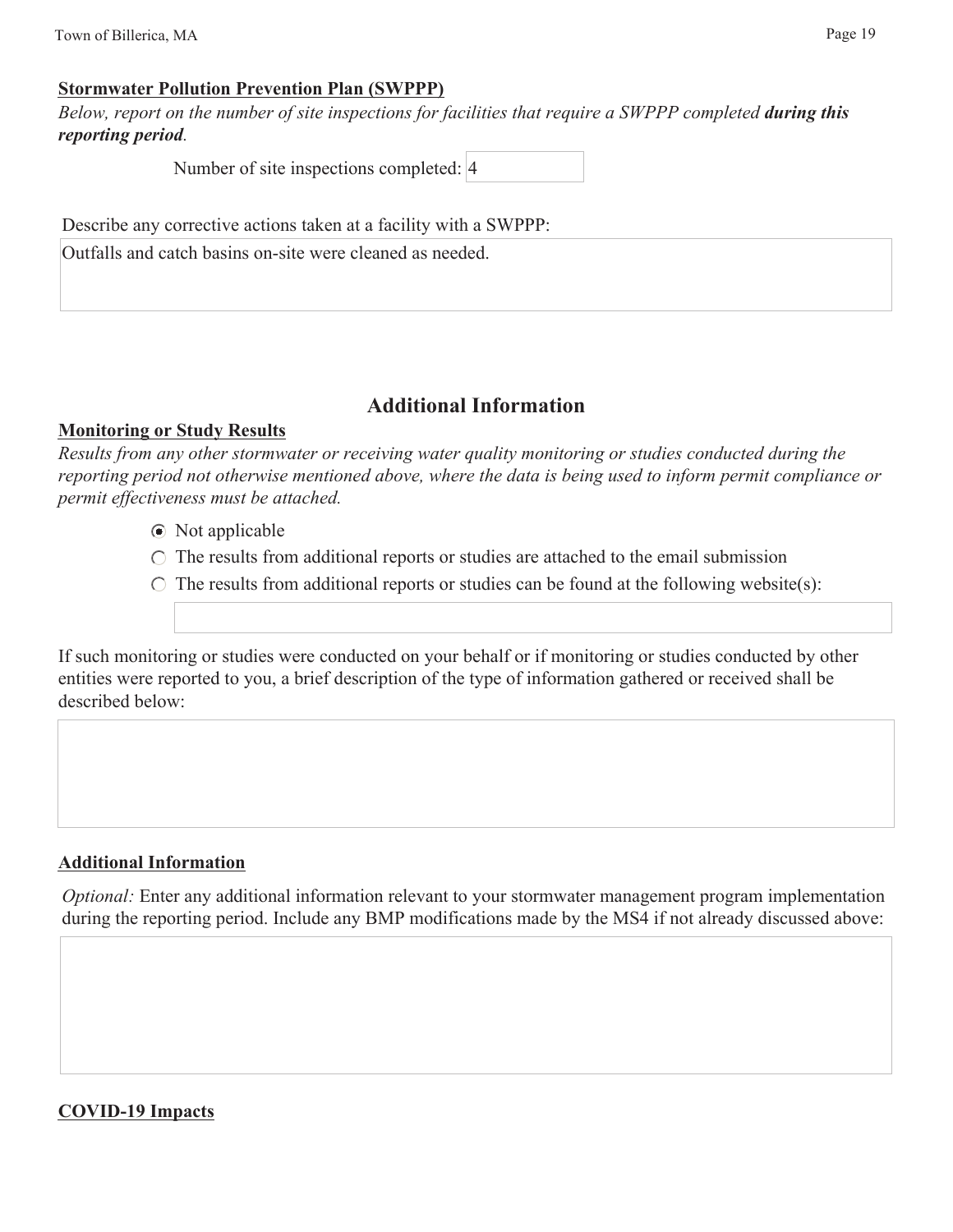## **Activities Planned for Next Reporting Period**

Please confirm that your SWMP has been, or will be, updated to comply with all applicable permit requirements including but not limited to the year 4 requirements summarized below. (Note: impaired waters and TMDL requirements are not listed below)

Yes, I agree  $\boxtimes$ 

- Develop a report assessing current street design and parking lot guidelines and other local requirements within the municipality that affect the creation of impervious cover
- Develop a report assessing existing local regulations to determine the feasibility of making green infrastructure practices allowable when appropriate site conditions exist
- Identify a minimum of 5 permittee-owned properties that could potentially be modified or retrofitted with BMPs to reduce impervious areas

## Annual Requirements

- Annual report submitted and available to the public
- Annual opportunity for public participation in review and implementation of SWMP
- Keep records relating to the permit available for 5 years and make available to the public
- Properly store and dispose of catch basin cleanings and street sweepings so they do not discharge to receiving waters
- Annual training to employees involved in IDDE program
- Update inventory of all known locations where SSOs have discharged to the MS4
- Continue public education and outreach program
- Update outfall and interconnection inventory and priority ranking and include data collected in connection with the dry weather screening and other relevant inspections conducted
- Implement IDDE program
- Review site plans of construction sites as part of the construction stormwater runoff control program
- Conduct site inspection of construction sites as necessary
- Inspect and maintain stormwater treatment structures
- Log catch basins cleaned or inspected
- Sweep all curbed streets at least annually
- Continue investigations of catchments associated with Problem Outfalls
- Implemented SWPPPs for all permittee owned or operated maintenance garages, public works yards, transfer stations, and other waste handling facilities
- Review inventory of all permittee owned facilities in the categories of parks and open space, buildings and facilities, and vehicles and equipment; update if necessary
- Review O&M programs for all permittee owned facilities; update if necessary
- Implement all maintenance procedures for permittee owned facilities in accordance with O&M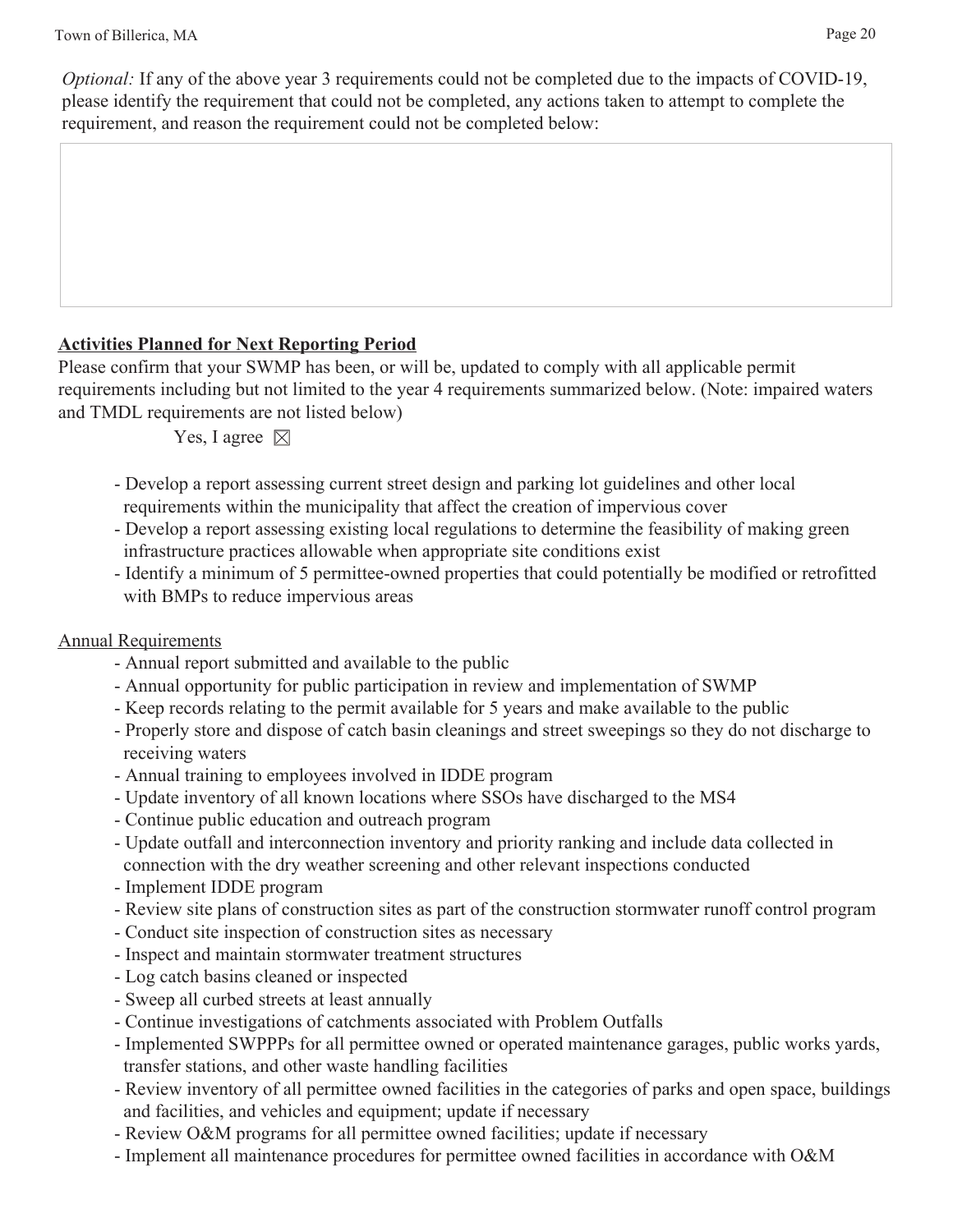programs

- Implement program for MS4 infrastructure maintenance to reduce the discharge of pollutants
- Enclose all road salt storage piles or facilities and implemented winter road maintenance procedures to minimize the use of road salt
- Review as-built drawings for new and redevelopment to ensure compliance with post construction bylaws, regulations, or regulatory mechanism consistent with permit requirements
- Inspect all permittee owned treatment structures (excluding catch basins)

Provide any additional details on activities planned for permit year 4 below:

The Town acknowledges the General Permit Year 4 requirements and will complete as many activities as possible based on funding and staff availability.